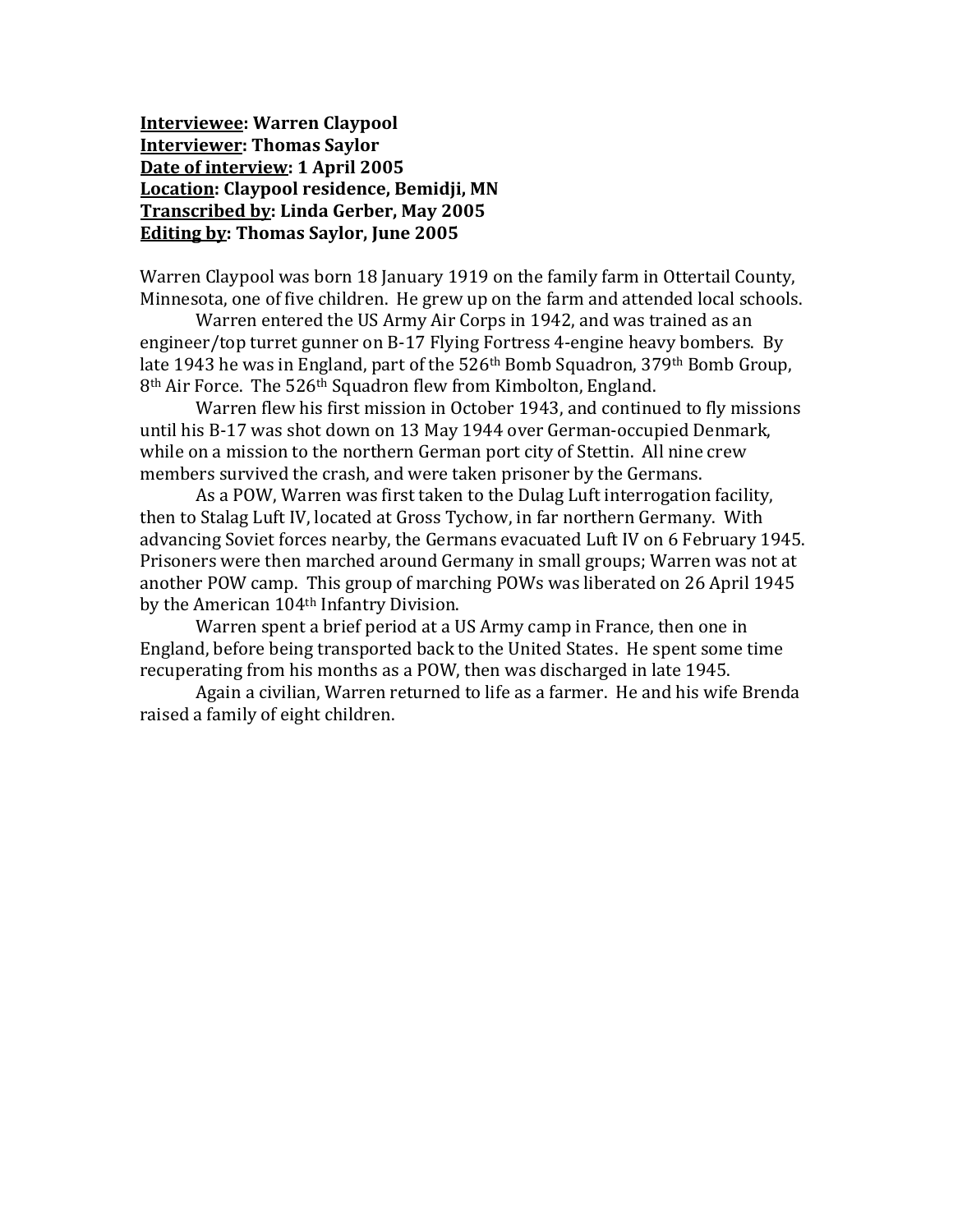

B-17 Flying Fortress bombers dropping bombs over Germany, 1944.

Source: 398th Bomb Group Association,<http://www.398th.org/>Last accessed 22 March 2016.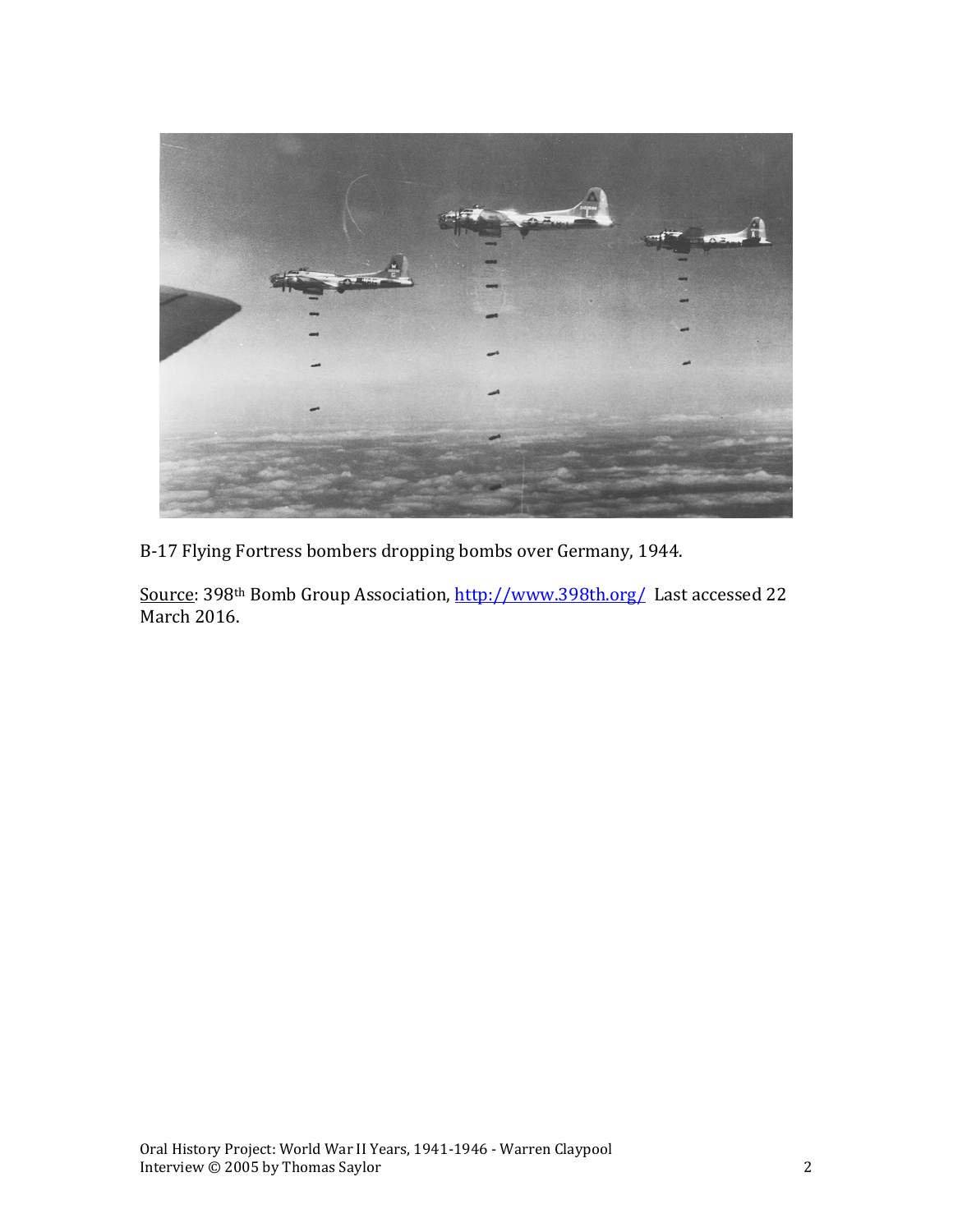**Interview Key: T = Thomas Saylor W = Warren Claypool [text] = words added by editor, either for clarification or explanation (\*\*\*) = words or phrase unclear NOTE: interview has been edited for clarity**

#### **Tape 1, Side A. Counter begins at 000.**

T: Today is 1 April 2005. This is an interview for the Prisoner of War Oral History project; my name is Thomas Saylor. Today I'm speaking with Mr. Warren Claypool at his home in Bemidji. Minnesota. First, Mr. Claypool, on the tape now, thanks very much for being part of this project today.

Now, here's the background information. You were born on 18 January 1919 on the family farm, and that was in Ottertail County [Minnesota], right?

W: That's right.

T: And you've lived on farms your entire life.

W: I wouldn't live any place but.

T: You farmed until you went into service, and you went into service in 1942. By late 1943 you were in England flying with the  $8<sup>th</sup>$  Air Force, 379<sup>th</sup> Bomb Group, 526<sup>th</sup> Bomb Squadron, and that squadron flew from Kimbolton, Station 117. You flew your first mission in October of 1943 and continued to fly missions throughout. I want to now go to 13 May 1944. On that day your life was going to change a little bit. Let me ask you first, was there anything different about that mission than all the other missions you had flown? And you had flown more than thirty.

W: Anything different about the mission I was shot down?

T: Right.

W: Yes. We went to briefing that morning and the engineers of all the crews were called into a room and said that you're going to [the city of] Posen, [present-day] Poland today. You can't possibly go there and back in ten hours and you'll only have gas for ten hours. You boys had better do something to get the planes back. That was the orders from the briefing. As it happened we didn't get to Posen. We got as far as [the German port city of] Stettin and we got shot up.

T: On the missions you flew, which was more of a danger, German planes or flak?

W: We were hit by a plane that day. We only had damage to the prop up on the number one engine. That's why there was a cloud of smoke in the air.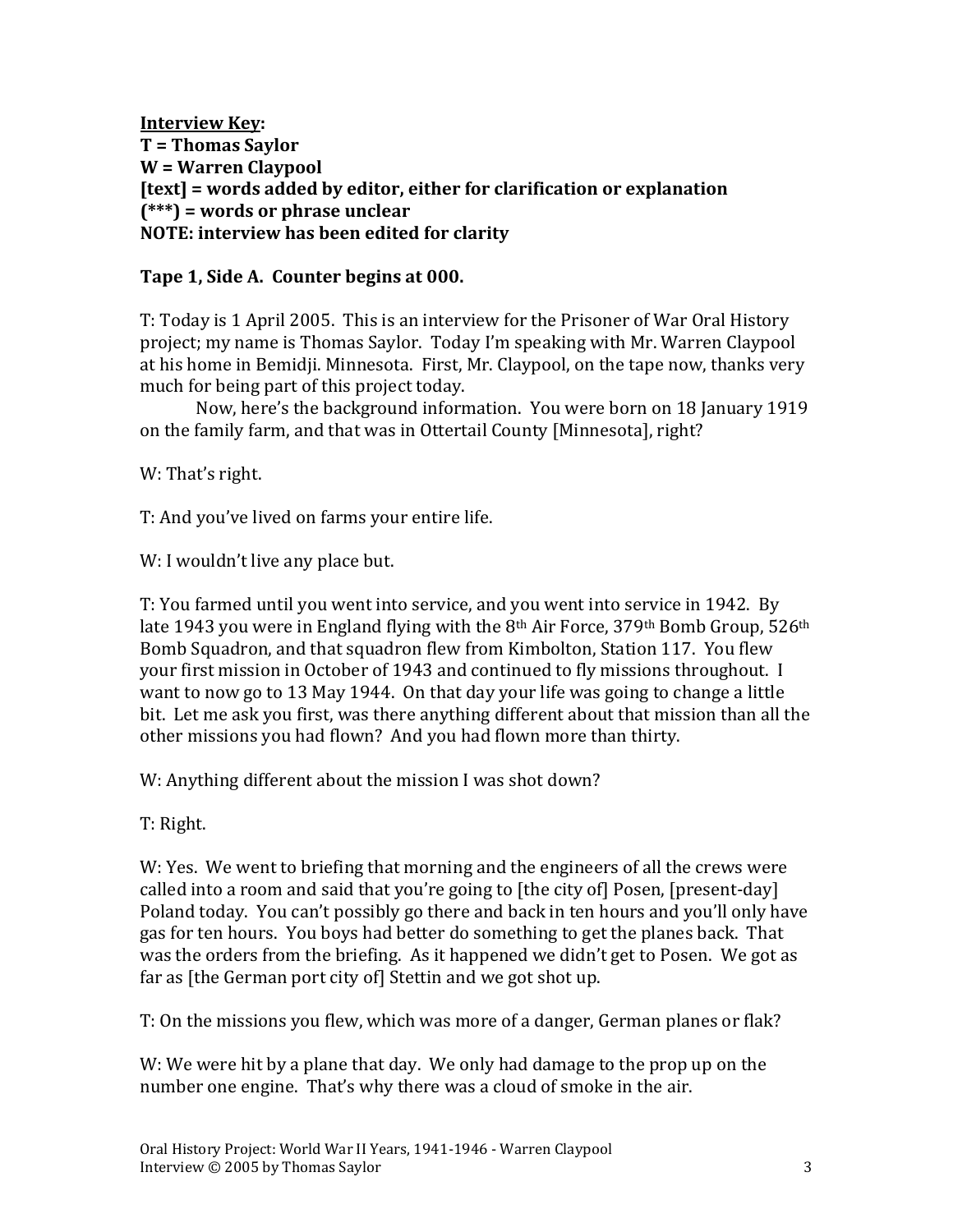T: Was your plane not able to stay with the rest of the group?

W: No. It was partly the pilot's fault.

T: And what do you mean by that?

W: He lost his nerve about that. I'd never flown with him before.

T: What happened exactly from your perspective?

W: He pulled the engines too hard and burned them up. The other three engines. I had come back two or three times on two and three engines, but that man couldn't get us back.

T: So you think that another pilot may have got the plane back.

W: Yes. It's possible. I hate to say that, but it was true.

**(1, A, 73)**

T: Before we starting talking you mentioned that your plane made it all the way to Denmark before it crash landed.

W: Yes.

T: Were you aware, Mr. Claypool, that the plane wasn't going to get back to England?

W: As we were flying toward Denmark I could see the outline of Sweden under the right wingtip. As we got to this point in Denmark we took a vote by the crew, do we want to try the North Sea on the engines as they were or crash in Denmark. We decided to crash in Denmark, because in the North Sea even the warmest time of the year you won't stay alive twenty minutes in the water. It's that cold.

T: Was it possible to take the plane to Sweden?

W: It would have been.

T: Was that something that was discussed?

W: My crew, which I was only part of, always vowed we'd never go to Sweden under any circumstances.

T: Why is that?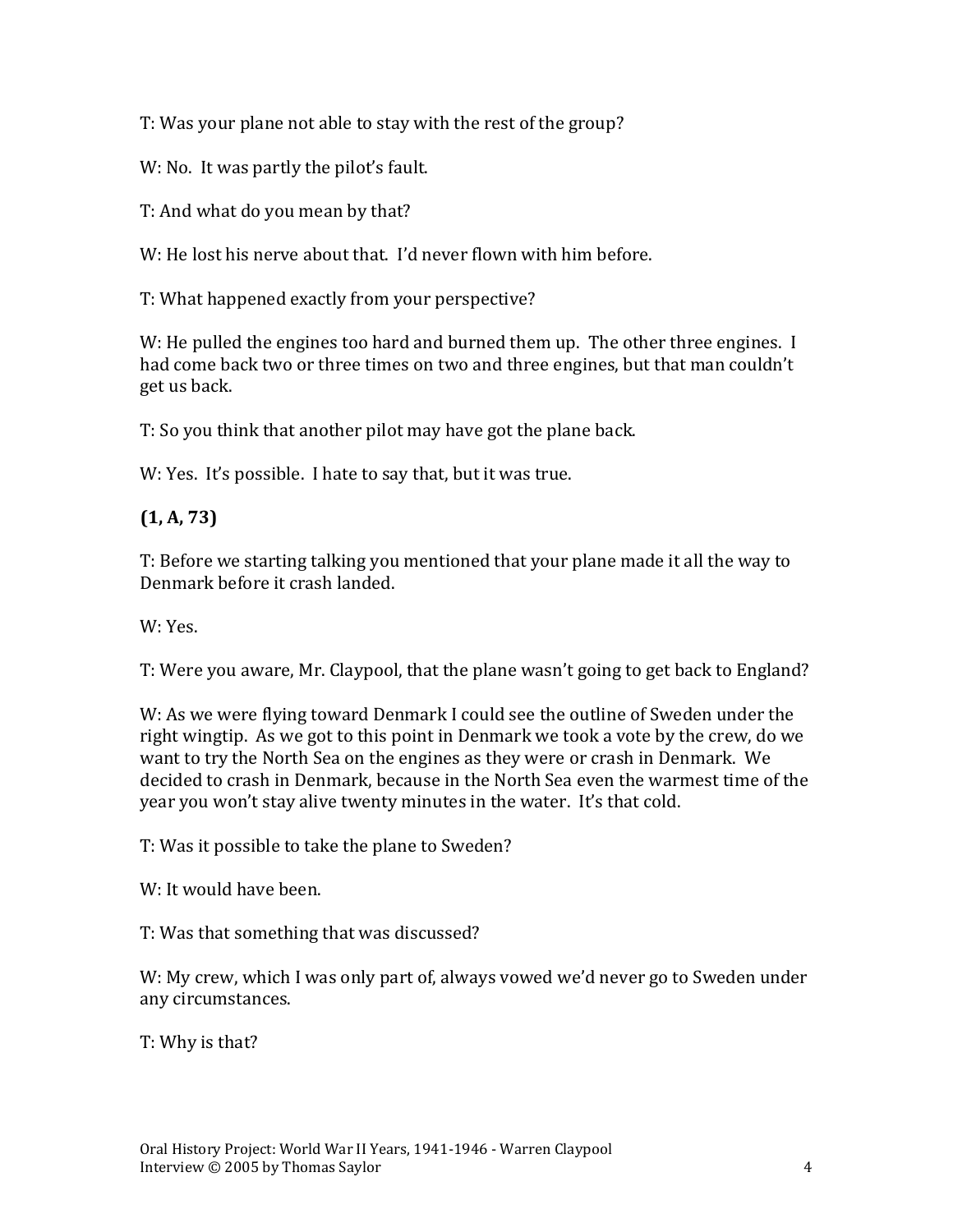W: The ones that went to Sweden were interned until they had a German crew interned and they sent them all back. And we had too many crews that had gone to Sweden to get out of combat. And we weren't going to be one of those crews.

T: So crews that went to Sweden, there was a kind of a…you didn't want to do that.

W: Yes. We always said we never would.

T: So for you, you'd rather crash and be a POW?

W: Yes. I think that most any man would.

T: Why do you say that?

W: Because of the fact that when you did come back early you had to face the boys and give an answer why you went to Sweden.

T: So you had to explain yourself.

W: Yes.

T: As the plane was flying and it was clear you wouldn't make it back, what's going through your mind?

W: To begin with, at the time we decided to crash, there wasn't any time for anything. But as we left the group going down, the big thought on my mind was that I'm going to walk away from this when we get to the ground. But my mother won't know I'm alive.

T: So thinking of your folks already.

W: Yes. And she didn't know I was alive until 11 July.

T: So it was almost two months before your mom found out.

W: Yes.

T: That must have been hard.

W: A ham radio operator in Pennsylvania called her and told her.

T: That's how she found out?

W: Yes. It was another month or two before the government told her [in a telegram]. The ham operator got the message. I've got a copy of it here.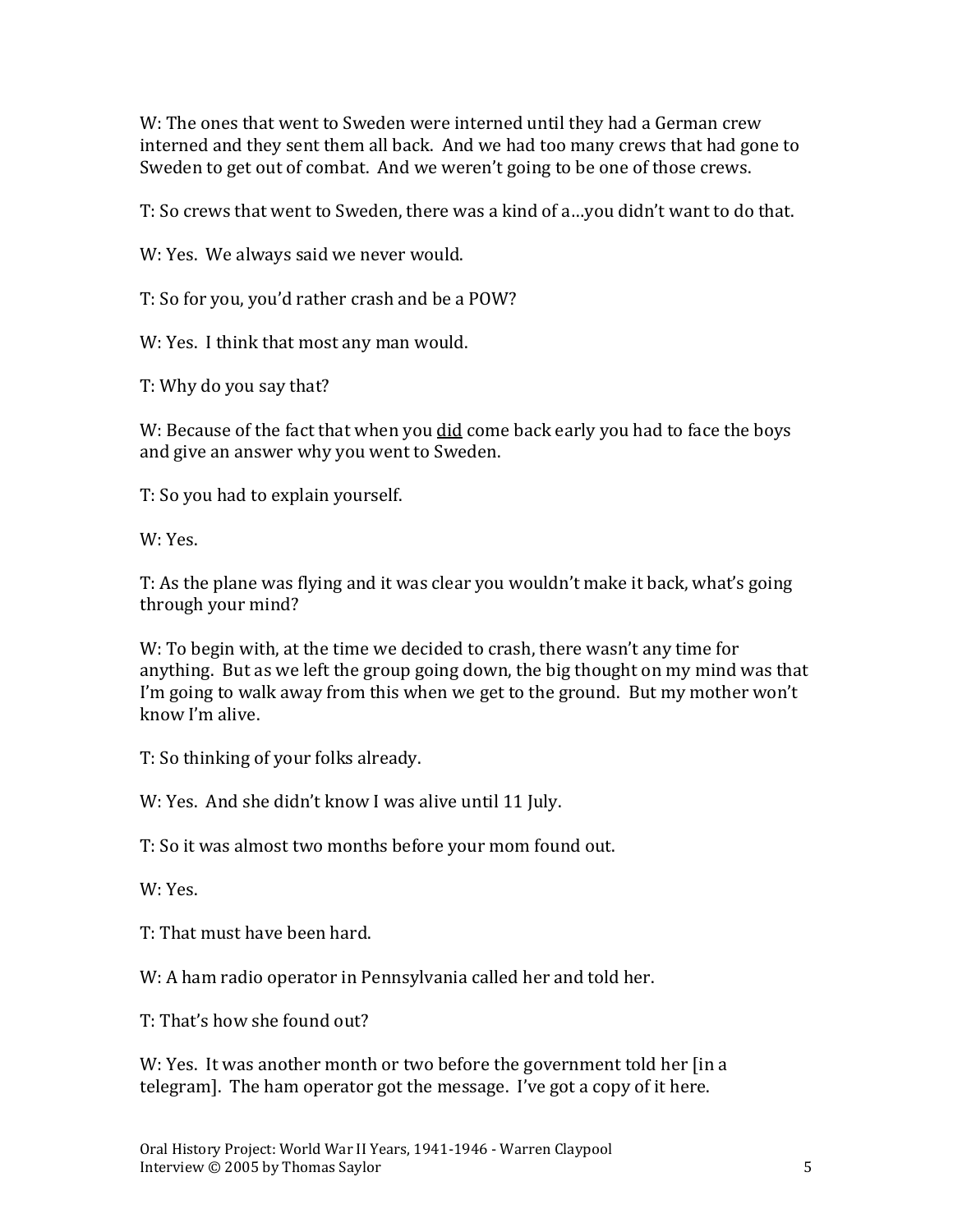## **(1, A, 108)**

T: Talk about the crash landing of the plane, how that went.

W: We had been told, in fact, just what to do. The crew was always seated back between the bomb bay and the last waist in a crash position. I was engineer. I stayed with the pilot and copilot and I put the landing gear almost down, but when the wheels touched the ground I threw the switch and they came up in the plane and put it down on the belly. Now our biggest danger there was fire naturally. We lucked out—we didn't have any. Now we did crash in about a five acre field with a stone hedge all around it.

T: Can you estimate, as engineer, how fast that plane was going when it hit the ground?

W: Yes. I suppose our airspeed was down to about eighty miles an hour by then. We'd been flying the treetops for a long time.

T: When the plane hit the ground, does it stop suddenly or is it a fairly bumpy long ride?

W: It stopped quite suddenly once the wheels came up. The only man that got a scratch out of it was the bombardier, and he was naturally, an officer. He got up before the plane settled down and the post that held the ball turret cut the end of his finger, and that was the only scratch in the crew. There were nine of us on that crew that day.

T: So you walked away without a scratch.

W: Yes.

T: Now before this particular day, how much thought had you given to the idea that you might become a prisoner of war?

W: That I might become?

T: Yes. I mean, is that something that you had ever thought about?

W: Yes. I imagine I did, because of the fact that we already had twenty-eight thousand casualties in the  $8<sup>th</sup>$  Air Force at the time I went down. So that it was a sure thing that you were going to get it sooner or later if you didn't quit. So I'm sure we thought about it but, well, your best friend lay dead and they took him back. They took him out of the plane and you forgot about him and went out the next morning and flew another mission. You couldn't stop and let those things worry you or you wouldn't have been any good to anybody.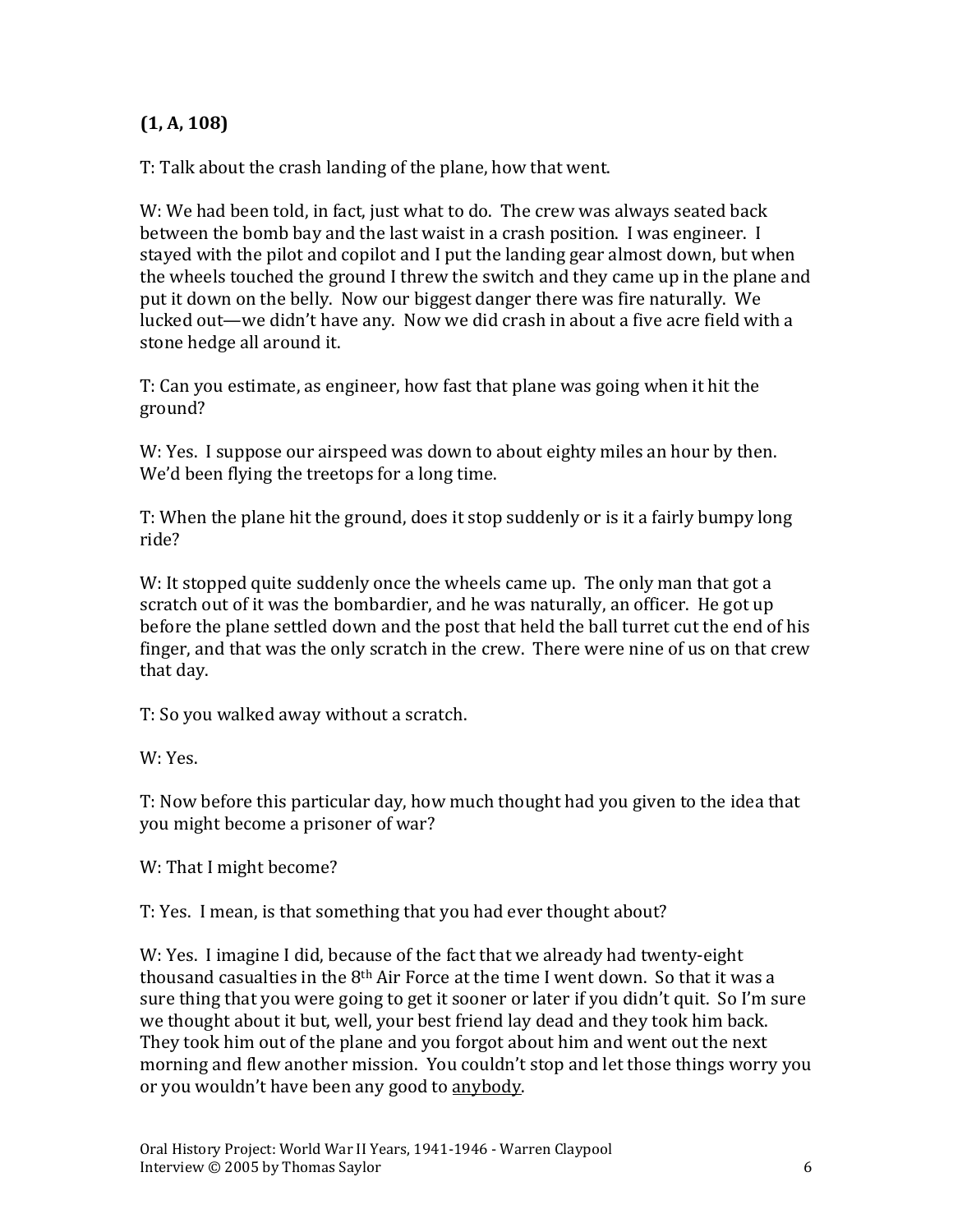T: Let me ask. How do you not think about things like that?

W: I think you get, let's call it a fear, takes over and makes you numb. The way you walk into it day after day knowing what may happen, but your buddies go. You go. I'll say this, that we never in all the flying had a plane from the  $8<sup>th</sup>$  Air Force turn back, retreat. No matter how tough it was they kept going until they made the target.

T: Does that mean that flying missions for you, flying missions got easier as they went or harder?

W: Yes. Well, we were doing a job that had to be done and we finally got to the point where it didn't hurt any more. If your nerves didn't break, you kept doing it. They had a nice home that they sent a man to for a week or so if he went flak happy. That's what we called it. Which we had many of them that did. We had some seventeen year old boys that never spoke again after their first mission. From fright. Don't let any man tell you he wasn't afraid.

T: So you were afraid too.

W: Naturally *(chuckles)*. The only thing is, being afraid makes you fight harder to stay alive you see.

T: Yes. Now when the plane crash landed in Denmark, how long was it before Germans came to get you?

W: You mean the ones that captured us?

T: Yes.

W: It was the occupation army of Denmark. The German army. And when the plane stopped sliding in this little field we came up against some trees and there was a big pile of dirt, and there was a German guard standing on that pile of dirt and down in the trees behind him was a Quonset hut full of German soldiers.

T: So you were captured, it sounds like, immediately.

W: Yes. If it had been anyplace but right there the Danes would have had us out and took us to Sweden. Then it would have been all right.

T: Why is that?

W: Because we didn't go on our own.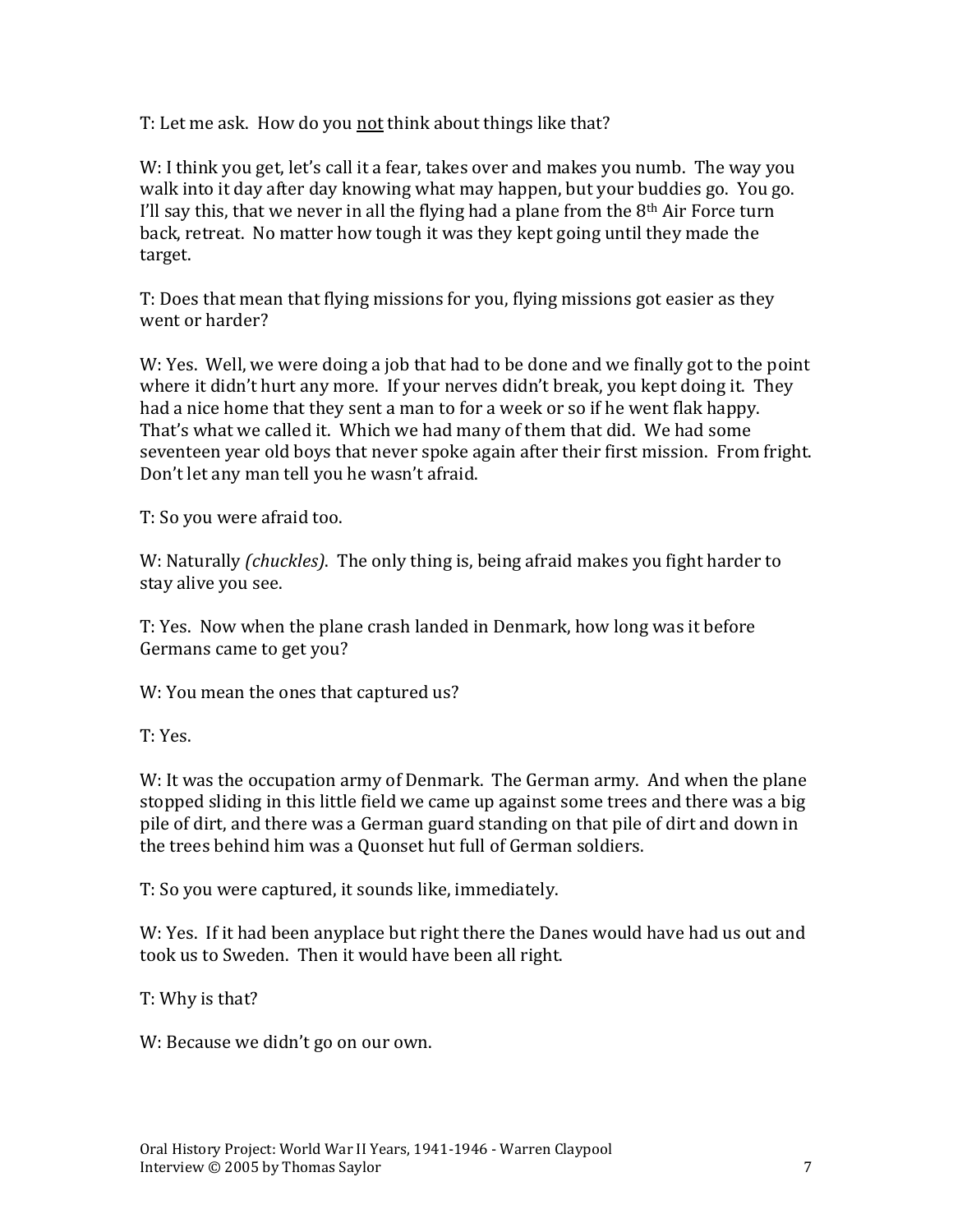T: Let me ask you, you know, you'd been flying missions for six, seven months against the Germans. Now the Germans are face to face with you. I mean they're right in front of you, right?

W: You mean after being flying and be a guest of the Germans.

T: Now with German soldiers capturing you, they're right in front of you.

W: Yes. If we had been in Germany proper we would have been lucky to have them in front of us, because the civilians would have killed us. But we're in Denmark so we had no fear of civilians there.

T: What about the Germans? Did you have fear of them?

W: It's kind of amusing, if you'd like me to explain the capture.

T: Yes. Talk about the capture.

#### **(1, A, 193)**

W: In the German Army the guy with the most rank has the shortest gun, one about five inches long. The man, the guard in the dirt, had a rifle about seven feet long *(chuckles)*. They came out of that building and started yelling, which the German is good at. All at once one of them was going to look in the plane and I told him in sign language it was going to go boom. We did have everything set to blow up that they might get to use, see? They yelled at each other for a few minutes and finally they decided maybe we had pistols on us. They started yelling *Pistole* and made us put our hands in the air.

Then they took us into this building and made us take all our clothes off and we stood there for two hours with our hands in the air, I suppose, with no clothes on. Now it took me a year or two to figure out why they took our clothes off. You see, at that time, a Jewish baby had to be circumcised. They were looking for Jews in the group. It was that simple. After all of this happened, now this was the German army up there. It wasn't the Gestapo. There never was anything wrong with the German army. They were just doing what they had to do. Then they took us on train from there.

T: Were you questioned at all when you were first captured?

W: Yes. This is all when I was first captured. But there was quite a little in the next two days, see?

T: So you were taken by train to Germany?

W: I was taken from Denmark to Frankfurt, Germany. Frankfurt on the Main.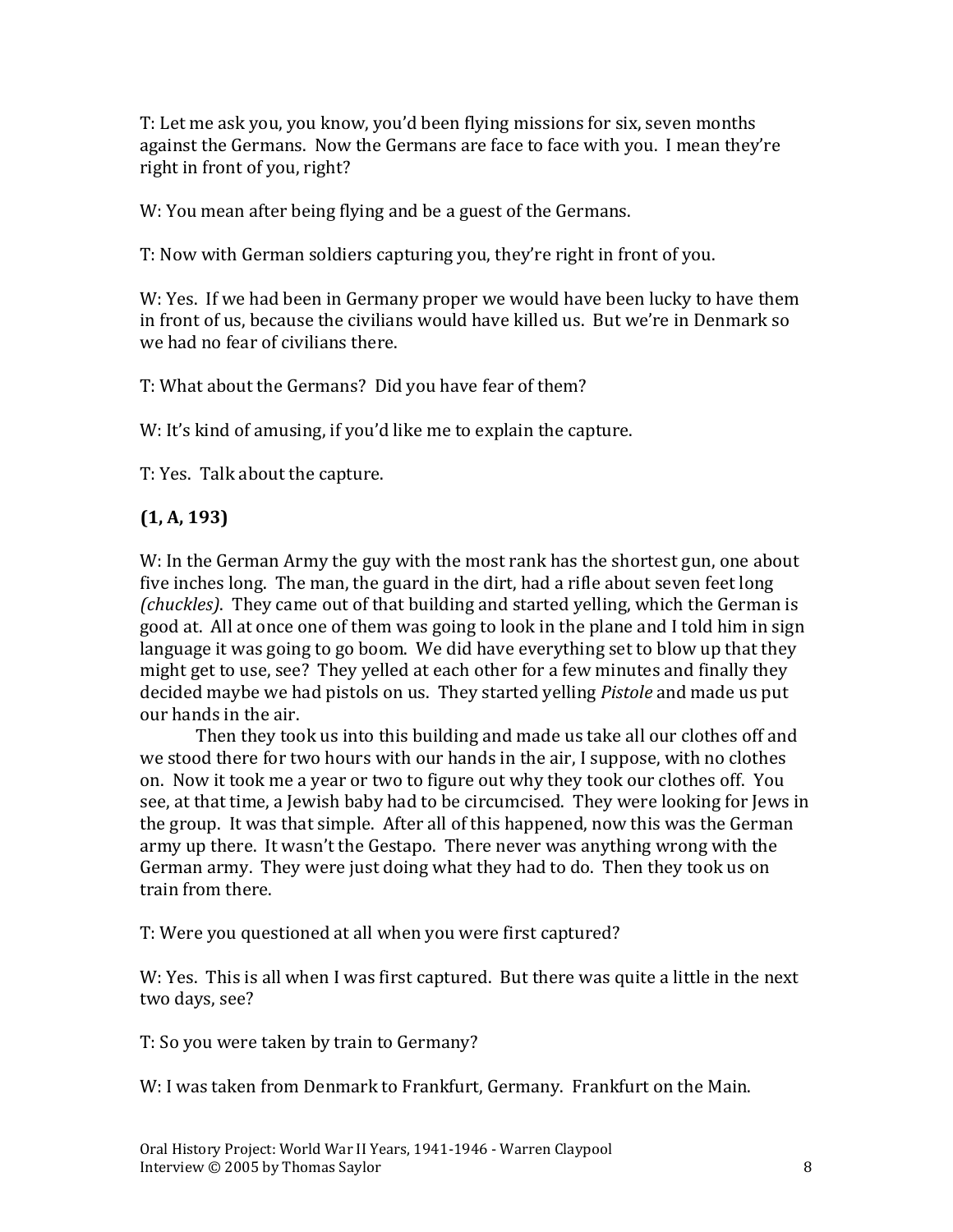T: Were you questioned before you were taken to Frankfurt?

W: No. We weren't even prisoners of war. They didn't even feed us.

T: What happened when you got to Frankfurt?

W: As the train came into the railroad station [at Frankfurt] there was a roof out over the platform. I see American boots hanging four feet off the platform. I jumped up and politely, very, very loudly told our guards—I knew I outranked that German guard, and the German army had respect for rank. And gave them orders to protect us and they did. They got us to a compound. The crew that had been brought in ahead of us, the civilians had took them and hung them there on the railroad platform. They were still hanging there.

T: So you saw these Americans hanging there.

W: Yes. I saw them before I got out of the train.

Then they had cement, small cement buildings, what must have been a playground for the college in Frankfurt. We were put in there under solitary confinement overnight and the next day we were interrogated.

T: Were you interrogated as a group or individually?

W: No. We were in solitary confinement all night. So we were interrogated individually and then my turn came. I was taken out of the cell by a German major. He must have been regular army. I was in cell 7, and he said seven to us is the same as thirteen is to you. An unlucky number, see? He got me into the little room. He says I want to tell you this morning your CO of the 26th squadron was promoted to major. You might like to know.

T: So he already knew that.

W: *(laughing)* Well, they knew everything. Then he looked at me and he checked my name, rank and serial number and he says, "I know there's no use of asking a man like you any questions so," he said, "I'll tell you." He says, "Your father was born in Pennsylvania, Armstrong County, in 1882. He has no birth certificate." Which he didn't. "Your mother was born in Ottertail County, Minnesota, in 1885." He named my two sisters, which was the oldest in the family and when they were born. My brother older than me and myself and my two younger brothers. They had all that information on us. Now the reason they did was they knew that the Air Force, if they didn't kill them, they'd have them as prisoners eventually. They thought they had something to work with, which I suppose they did. Why should they get all that?

### **(1, A, 275)**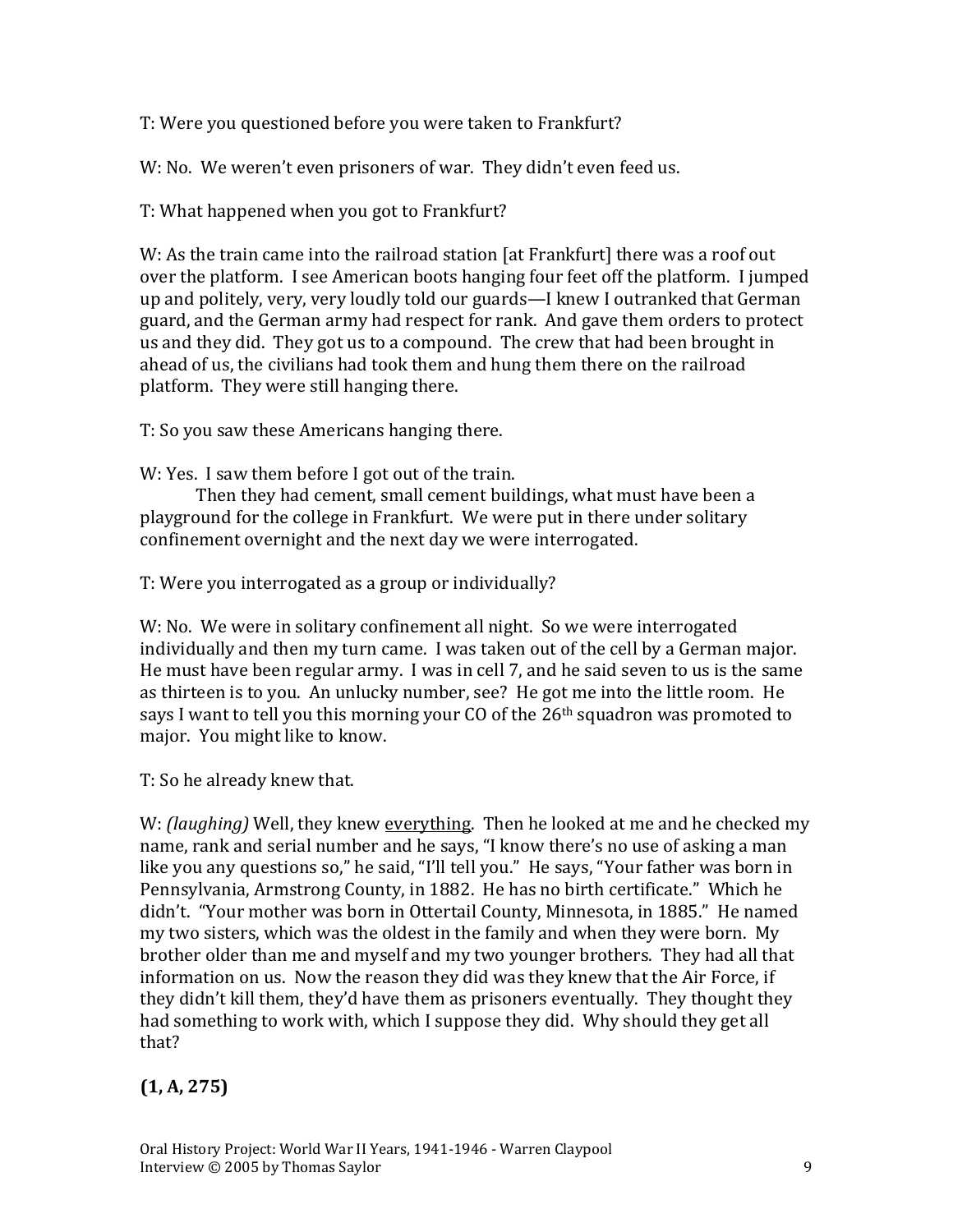T: What kind of questions did they ask you at all, Mr. Claypool?

W: They wanted to know what we were doing and what we were going to bomb next and all that stuff. All that kind of questions. But he knew there was no use to ask me, so he didn't waste any time on me. One of the kids, if they were scared, why he'd try to pump it out of them. There was a lot of pressure put on you when you were captured…especially by the Japs.

T: Now how long was it before you were transported to Stalag Luft IV?

W: We were interrogated...I don't just remember. We got something to eat then. We must have. We were marched back down into the marshalling yards and put in a forty and eight boxcar. I think there was twenty to thirty of us.

T: All Americans?

W: Yes. They had accumulated in two days.

T: Now were you still together with members of your own crew?

W: Yes. The radioman was, the others I hadn't really met.

T: This was your first mission with them, that's right.

W: The radioman and I were together all the way through.

T: Now the boxcar ride, what do you remember about that?

W: We weren't overly crowded. It was nice. And it was early enough in the spring, so it wasn't too hot. Our biggest danger was to be bombed on the way by our own planes.

T: Did that happen to your train?

W: Not really. But I did walk that march rather than ride a train out because I didn't want to be caught in the train. Anyway, we went up to Berlin to get there. The outskirts of Berlin.

T: Could you see outside the boxcar?

W: Not very much. There were a few cracks. I knew where I was. Of course, there again, as we talked before, being a farm boy I had ways to know. I always knew where the sun was and I always knew which way we turned. You know.

T: You could keep track of which direction you were moving. You knew which direction you were moving.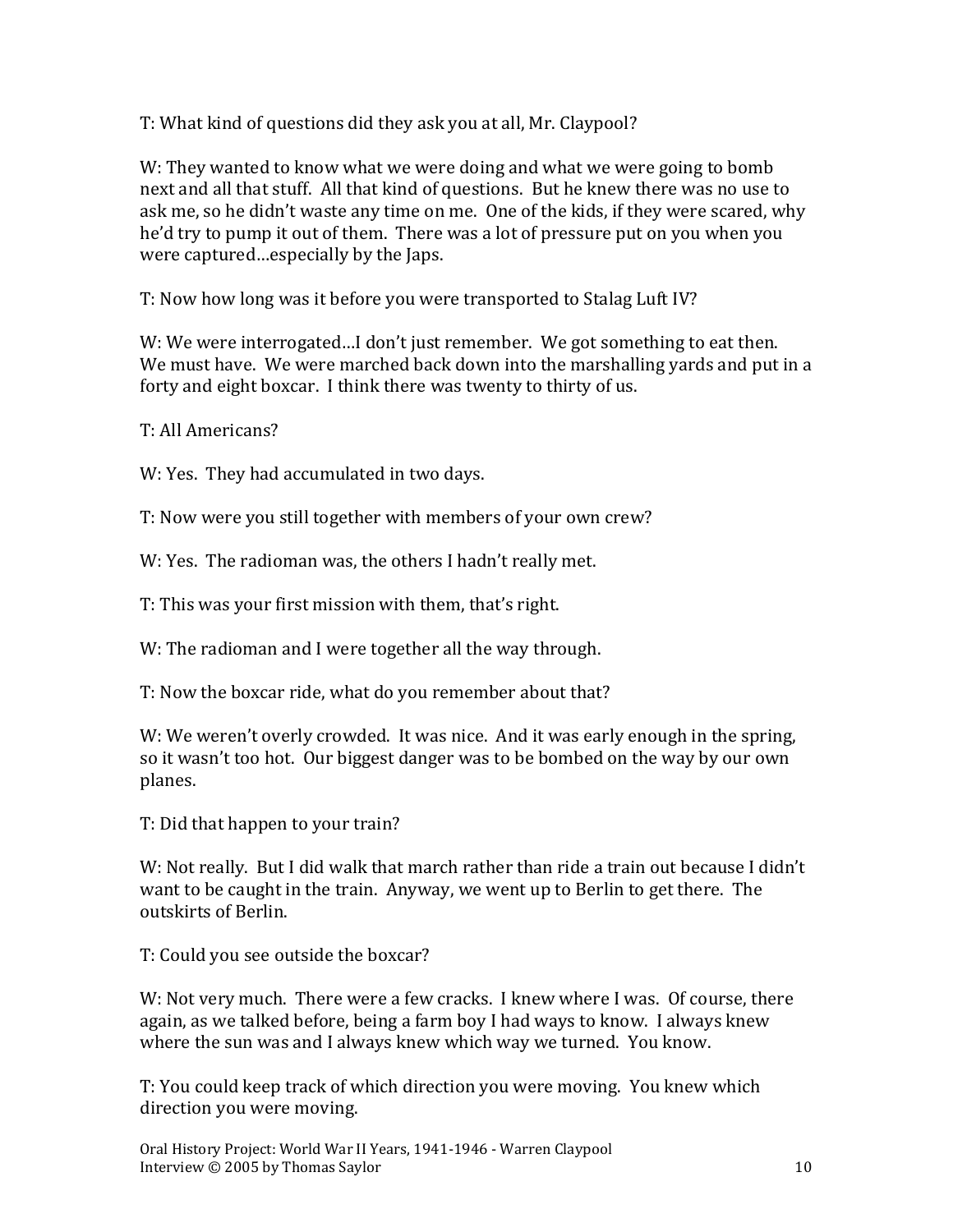W: If the sun's out, that tells you everything. If it's dark I always knew where the North Star was—if they were out. And of course when you're in the country you don't go by minutes, you go by miles and directions. North and south and east and west. That helps you quite a little. But anyway, we finally got up into Poland, to the camp.

T: Now how far from the train station to the camp?

W: I'd say that it was in the neighborhood of three miles. Now the train station was a building out in the forest. A brick building in the forest. Just a very small station.

T: Kind of in the middle of nowhere.

W: Yes. There's a name to it there. Grosstychow, or something they called it then. It's something different now.

#### **(1, A, 340)**

T: Yes. It's Polish now.

W: There's a lot of that changed when they got the Germans out of there.

T: Right. How did you get from the train station to the camp?

W: We walked. There was about twenty or so of us. We were the first men to Stalag Luft IV.

T: And you got there in late May or early June?

W: Yes. I think we must. I got to the train station in the middle of the day sometime, and we were marched out there, marched out to the camp. I remember very clear. If you're familiar with Bemidji a little bit, there's a lot of Jack pine forest and so on. It was a forest somewhat like that. As we walked out there, there was one short ways of trees, and the next short ways had been logged and the stumps and everything removed and the dirt worked up, and another short ways of timber. Then we came out into a big opening, and across this opening you could see three barracks and a barn and a kitchen. Now that's where we were put in the beginning. The book will tell you different, but that wasn't part of Stalag IV. It was used later, I think, to house the French internees they had doing their work.

T: How long did you stay at that place?

W: We got there—these numbers will be a little rough—I'd say on 13 May to Frankfurt. We lost two days getting up to the prison camp perhaps. What would that make it?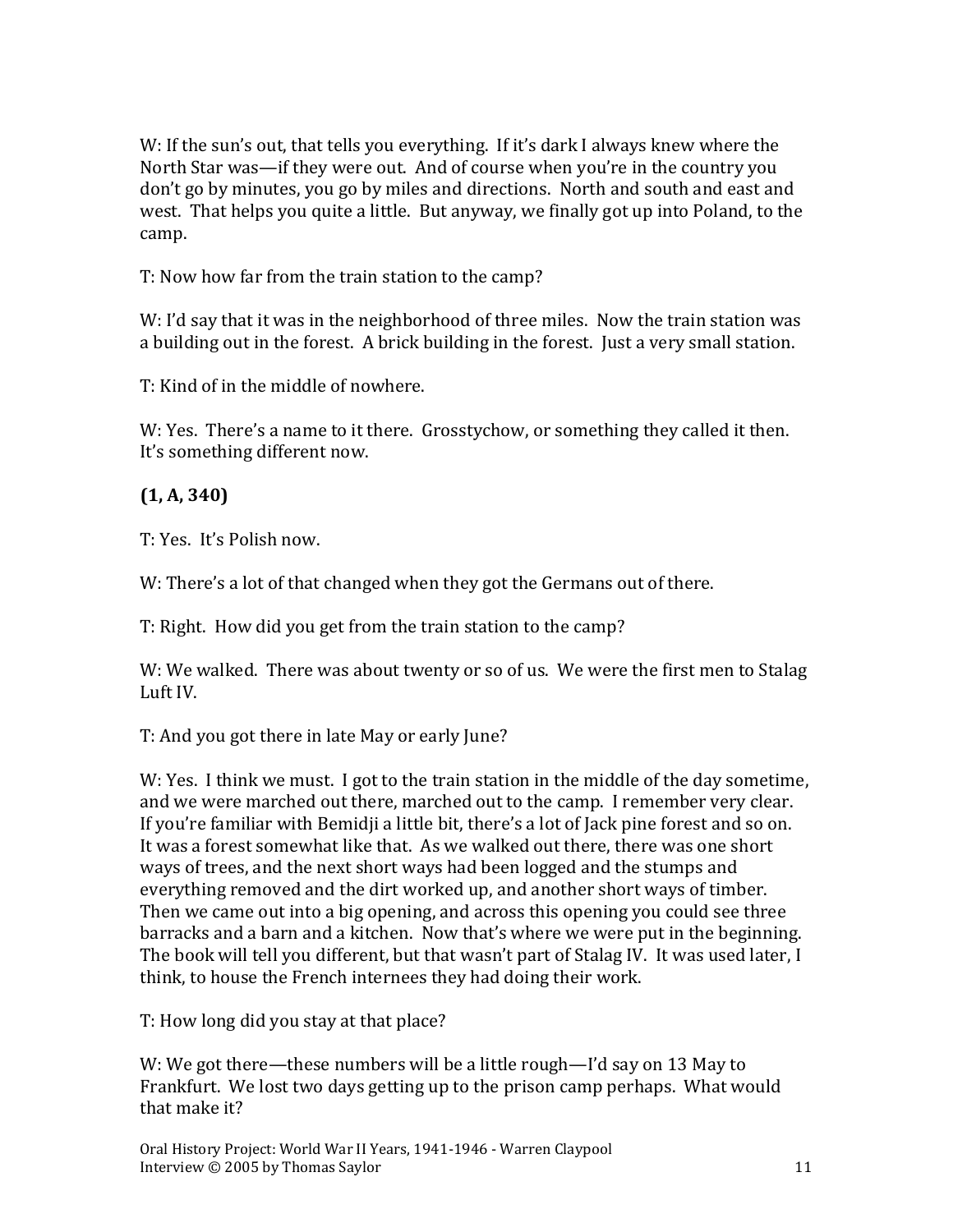#### T: About the seventeenth?

W: Yes. Let's call it the seventeenth.

T: Did you move into barracks then?

#### **End of Tape 1, Side A. Side B begins at counter 385.**

W: These barracks were close to the ground. You could step through the window onto the ground. Which we started doing. I was with the room with a young man whose last name was Taggle. If you look in the history books, he was shot. He was in the room with me. The order came that we weren't supposed to step through the windows anymore. The order hadn't any more than come and he went outside and he wanted something that was in the room and he walked up to the window and put his hand on the window sill and I was on the inside with my hand on the window sill and the guard shot him. The bullet went in his left shoulder and clear through his body and lodged in the roof. Naturally it killed him dead. He was dead before he hit the ground. I have a picture of the Germans hauling him on a wagon out of there. Anyway, I took a quick look out the window, but I knew better than to get any part of me outside. Anyway, there again, they try to tell you in the history that he was shot.

We went east a short ways, took a left, and went north quite a ways and we were standing in front of the main gate at the camp.

T: So it was a little bit away from where the main camp was.

W: Yes. We didn't realize it was over there.

#### **(1, B, 403)**

T: In the main camp now, what were the barracks buildings like?

W: The barracks building in the new camp was up on stilts. You could walk under them without bending very much.

T: So they were high off the ground.

W: Yes.

T: Inside the building was it one big room or separate rooms?

W: They were separate rooms designed for, I believe, eight men.

T: In bunk beds?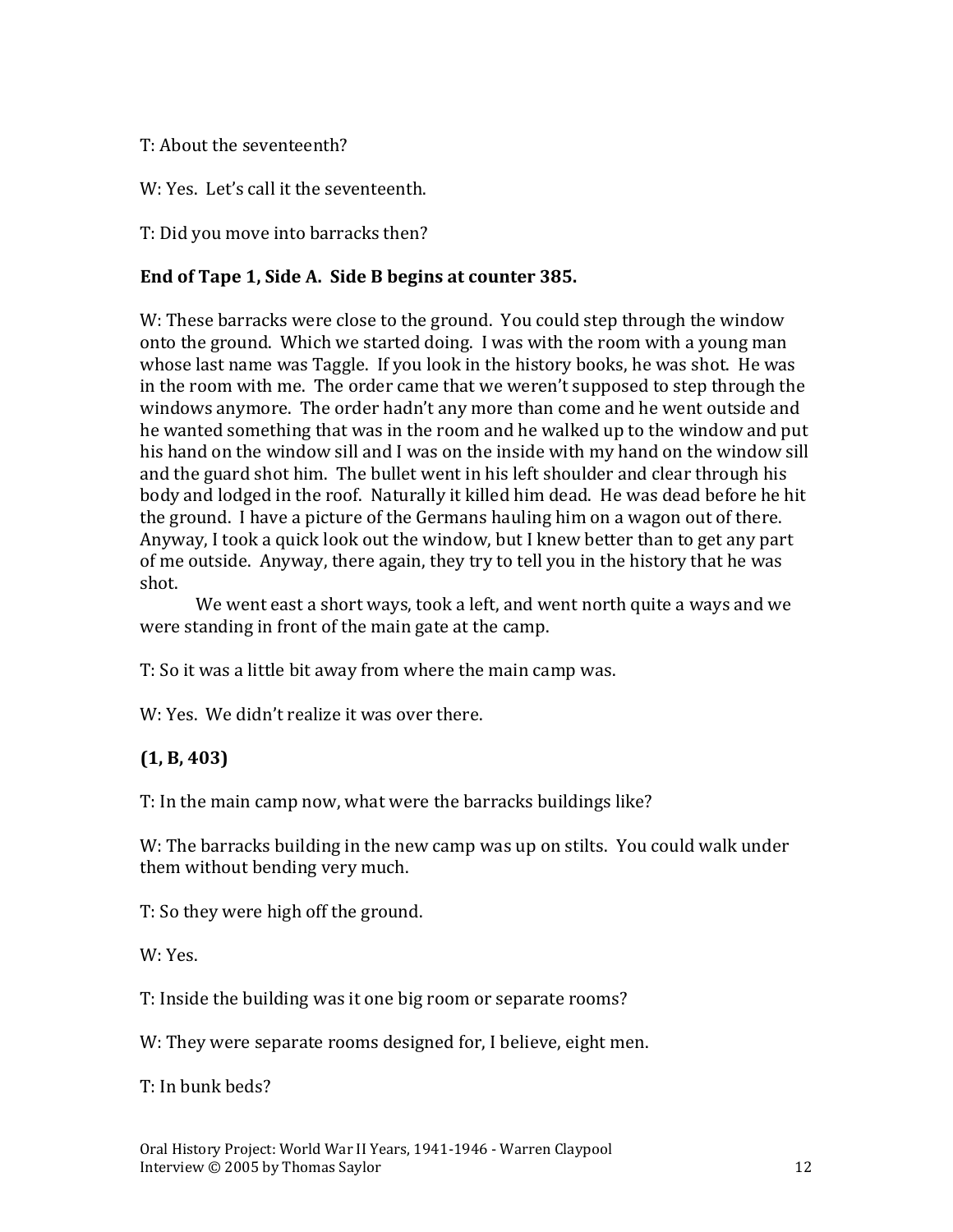W: Yes. Just boards nailed together on posts. Slats in them, with a little bit of straw in the mattress.

T: Now the room was designed for eight. How many men were actually in there?

W: At the time we left the camp we had over sixteen in the room.

T: So that's a lot of guys in a small room.

W: Yes. That was too many. There wasn't beds for everybody, but you don't run your buddies away.

T: Now as a noncommissioned officer, a tech sergeant, you had no work details, right?

W: We were noncommissioned officers, yes. No work details, which was probably the worst thing that could happen to you.

T: Explain what you mean.

W: Well, if you have gone to work you'd have had something to think about besides the prison life.

T: So you were bored.

W: Well, anxiety is what got you in the prison camp. I put it this way, if the Germans said we were going to shoot you in the morning we'd have laid down and gone to sleep that night. But when you wonder, are they going to shoot us in the morning? That's anxiety *(chuckles)*.

T: So it's the not knowing.

W: Yes. This we lived with. Now the camp, when you went out of the barracks—you want to carry on more in the barracks?

T: You tell me what you think is important about the barracks.

W: They were quite tight, so no light could show out when the doors were locked. There was a door to each room. It was built pretty much out of rough boards, but it was in the forest up there in Poland is I suppose why. The latrine was in one end of it and supposedly a wash room, but no water. The latrine had shades and a big vent that could be cleaned from outside. Otherwise it was one story up on the posts.

T: Did you have daily roll calls?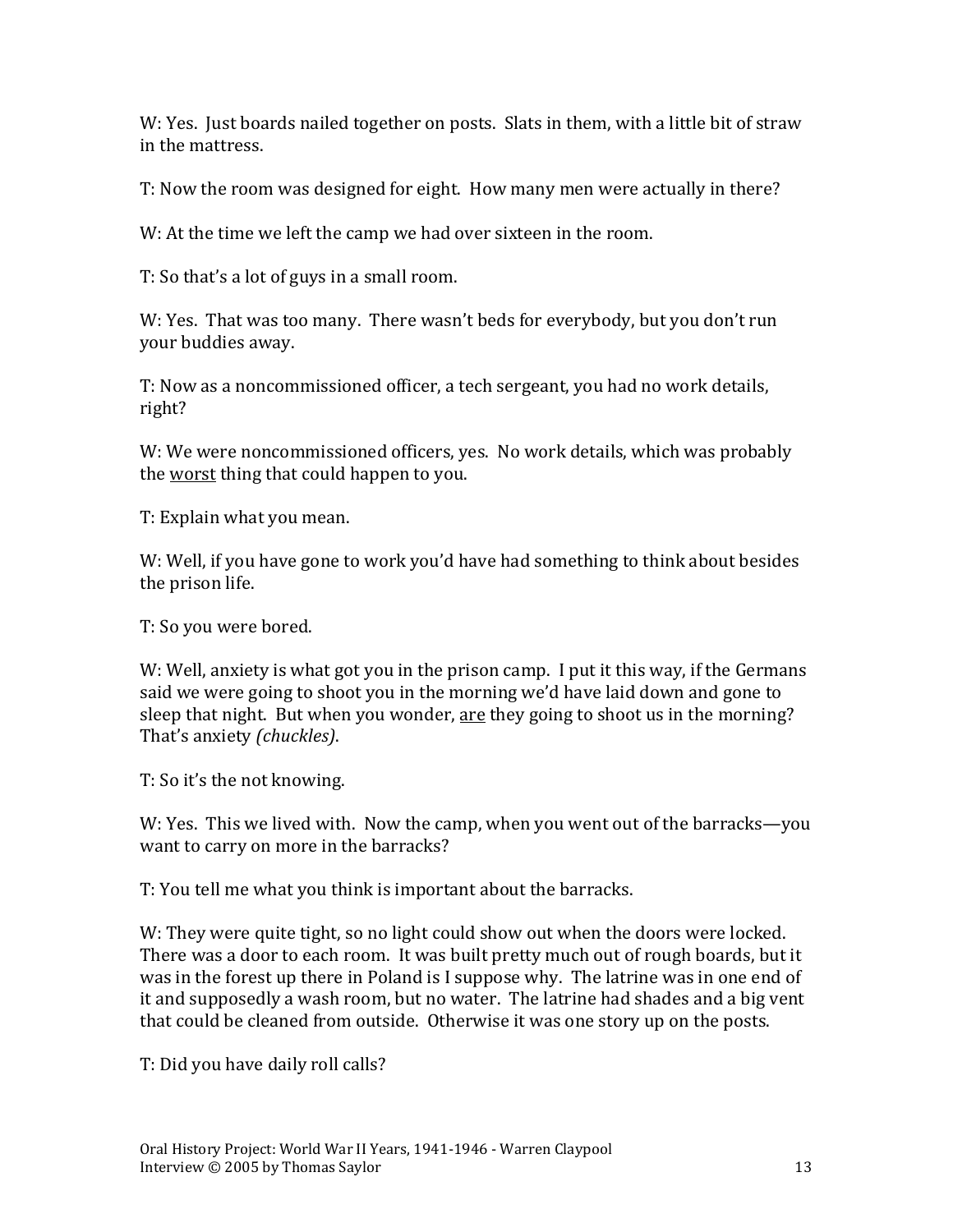W: Yes. We had roll calls day and night. Anytime somebody got mad they had another roll call. If the count wasn't right you stood there until it was.

## **(1, B, 439)**

T: And they had roll calls every day?

W: Yes. There was one every morning and one every night.

T: And what about food? What kind of food was provided?

W: In those first barracks we were in, all we got was dehydrated cabbage, and we never got Red Cross parcels until we got in the new camp. Then we never got a full parcel per man per week. We were lucky to get a half a parcel.

T: So you remember getting Red Cross parcels, but not often, and not your own.

W: We never got more at most than a half a parcel per week. The tin can food the Germans opened before they gave it to us. So it was made so you had to use it.

T: Right. Because it would spoil.

W: Yes.

T: You talked about no work details, and does that mean you were bored during the day?

W: Bored? I suppose it would have been, if you let it. You could still get to be that way.

T: What do you mean?

W: I was lucky. I can amuse myself all alone, wherever I was at. My buddies called me a loner. I spent my time through the day, when it was legal to go out—you couldn't have more than four men in a group or the guards would get excited. I spent my time in the yard picking up cigarette butts that came out of the food parcels, and prune pits. There would usually be some dried prunes or something that way. I'd pick them up and I'd split them open. I'd sell them back to the rest of them for food later on. They'd throw them away when they had plenty, but they'd give me their bread. We said, cover the food that the Germans gave us in the camp. They gave us some boiled potatoes now and again. Once in a great while we would get a little barley soup, and that was good. There might be some meat floating in it that didn't look the best, but it was good.

T: You learn to eat what they give you?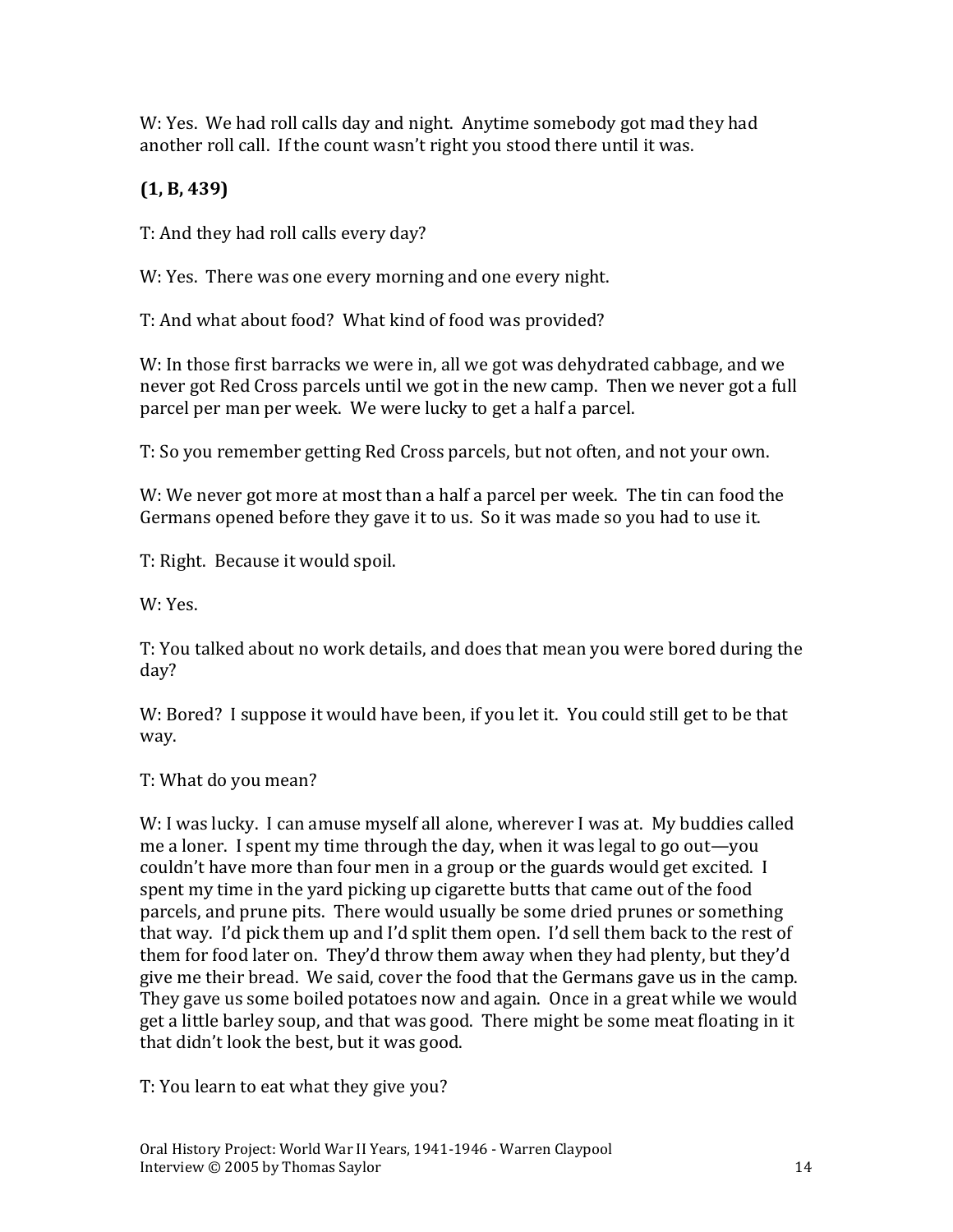W: Yes. You had to. You knew you had to put it in your stomach to exist. But anyway, they gave us some bread every day and it was made about two-thirds sawdust instead of flour, but it was edible. It seemed like the old system would chew up anything and take it.

T: You eat what you have to, I suppose.

W: Yes. Yes. There again now, my mother said there isn't such a word as can't. I always remembered that. You can do it if you put your mind to it, you know.

Now when you got out of the barracks in the camp there was a very high, a ten foot high fence, and in from that fence thirty feet or so was posts with an inch square railing on them. Any time you put your hand on that railing the machine guns started firing.

T: And you knew that.

W: Yes. That's how close you could get to the fence. You knew better than to put your hand on that.

T: You know, you said a minute ago that you were kind of a loner.

W: Yes.

#### **(1, B, 492)**

T: Now most men have said they had a good friend or a couple good friends. Is that true for you too?

W: Everybody was as good as the next guy to me. I had favorites perhaps, and naturally I favored my radio operator because we were all the same family.

T: You had flown missions with him.

W: Yes. Well, he needed help too. He was an eighteen year old kid.

T: How could you help him?

W: We'll get to that when we get on the march. We could help him, I might say this now, by keeping a stiff upper lip. It was the same in the flying. If the old man had been scared and showed it, the kids would have all broke.

T: So you were setting an example?

W: Yes. The group in the room, I was chosen by the rest of them to be the room leader. I had the meetings with the Germans and answered to them what was happening in the room. Which I didn't mind at all.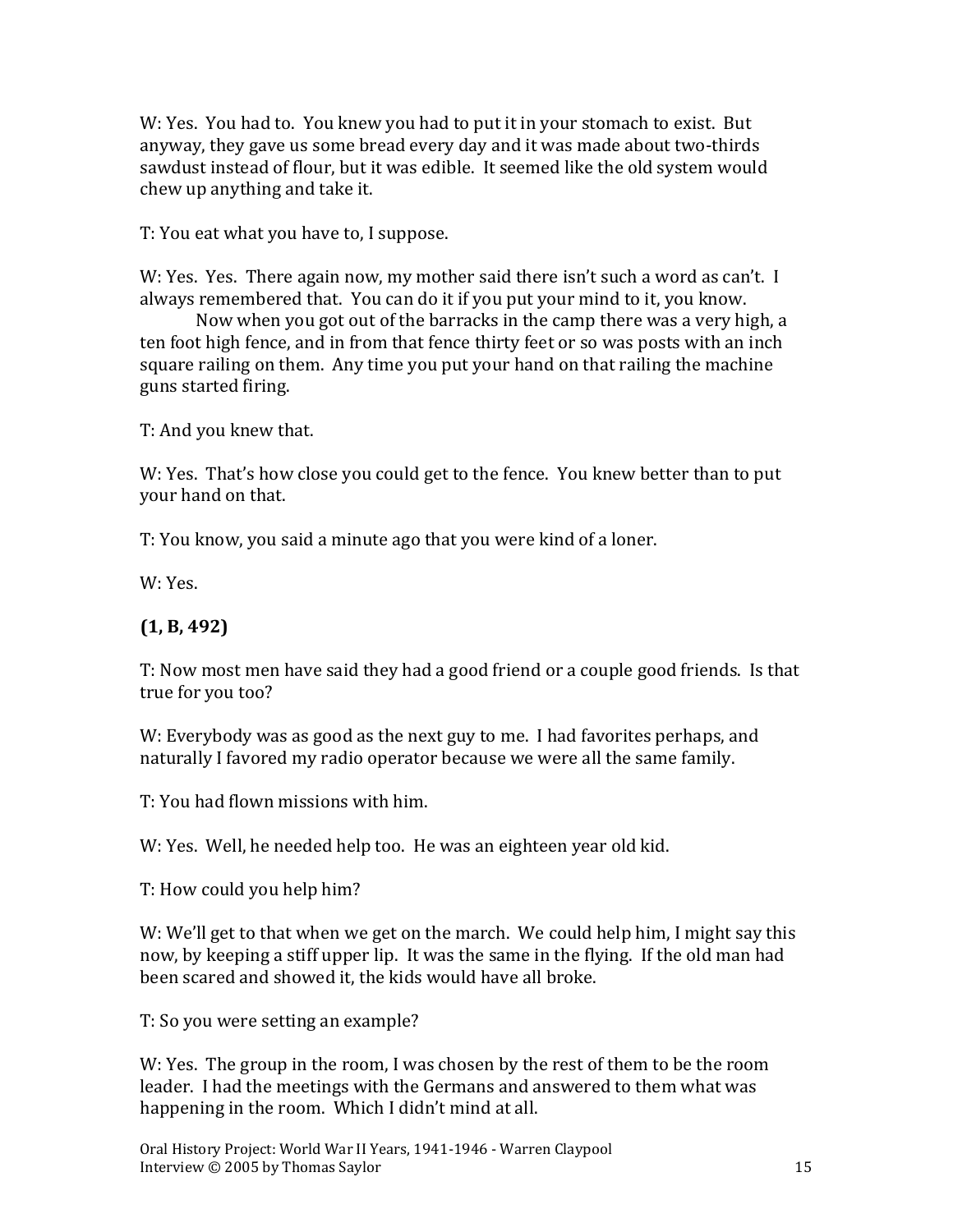T: How often did you meet with the Germans then?

W: You would be stationed to a German at least every day. During the time we were in the camp they could put in the old German soldiers from World War I to guard. They'd come in the room and talk. He sat in the room and he said, you know, we could take Churchill and Roosevelt and Hitler out and shoot them and we could all go home *(chuckles)*. There was a lot of truth in it.

T: Now you were the room leader.

W: Yes.

T: And what special duties did you have as room leader?

W: It was my duty to be sure everyone in that room was out for roll call. If somebody was asleep and didn't hear the whistle, it was my duty [to see that] he was out of there. That was most of the duties. You had to keep peace within the room. I had a way to do it, but I won't tell you while we're on this recording. If you want to ask me later I will. That kind of thing has always come easy for me.

T: What things?

W: Well, that kind of responsibility.

T: Why is that?

W: Because to begin with, I was raised in the country without much, and taught, I guess, to take responsibility from the time I could walk. It makes a difference, you know. You bet it does. That's why our farm kids are lucky. They get responsibility young.

T: In the camp did you see that city kids had more problems?

W: Yes. Now the leader of Compound B was a miller, a Louisiana swamp rat right from the swamps, out of a shack down in Louisiana. He was the leader of our compound and he was a good one. He'd defy those Germans, and they had ten guns pointed at him threatening to shoot. He'd stand there and defy them, and he'd get away with it. Now there comes a day when you have to do that.

T: Let me ask about: in the camp what kind of information did you get, if any, about how the war was going?

### **(1, B, 541)**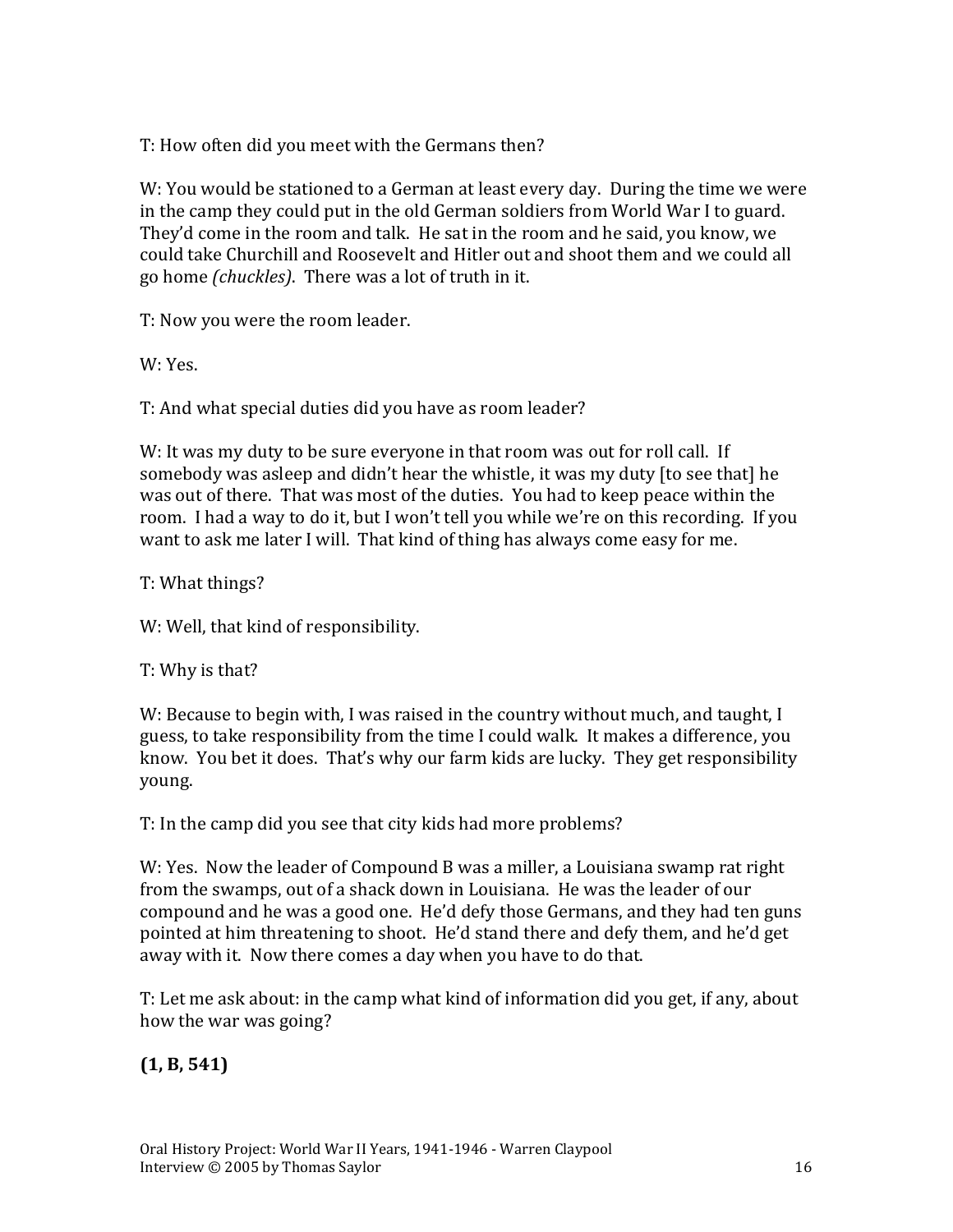W: We managed somehow to get a little information to us from a radio of some kind. Those German guards would trade us most anything for American cigarettes.

T: And those came in the Red Cross parcels.

W: Yes. There was a couple packs in each parcel. But we didn't have many. But I never smoked one because it was too good to buy food with.

T: What could you get from the Germans for cigarettes?

W: Oh, well, a loaf of sawdust bread was always good. Later on I traded cigarettes for onions. That was on the march. We'll get to that when we get to the march.

T: Sure. In the camp do you remember Christmas 1944?

W: Yes, I do. This friend of mine over in Wisconsin—and I'll get to him later— Christmas Eve him and six other guys were brought into the prison camp. They'd been on the road for most of a week with no food. This was Christmas Eve. We had within the room, put away a little bit of what we got a hold of to have a little splurge on Christmas Day. Two of them had to come into our room and they were hungry. They got that food we'd saved for Christmas. Really, that's about what Christmas amounted to, is helping somebody.

T: Yes. Was there any special Christmas service or anything you remember?

W: There probably was in one of the barracks, but there again I'm a loner. I wasn't going to get caught in any crowd.

T: So you avoided crowds.

W: Well, they'd have a group go someplace in a room. If it was a German formation, all right, but there was always up against the guards. I'm going to keep a low profile and stay alive. That was my aim.

T: How do you keep a low profile in camp?

W: I just stay out of sight as much as possible. I guess that's what it would be.

T: The German guards. What kind of men were they?

W: To begin with we had some Gestapo and they weren't men, they were terrible. Later on when the war started going bad, they got put in the front and we got a bunch of old men. Old army men, and of course they were no different than we were. They were doing what their country demanded them to do. You see the Gestapo—Hitler's army was an army of its own, taken by kids and teaching them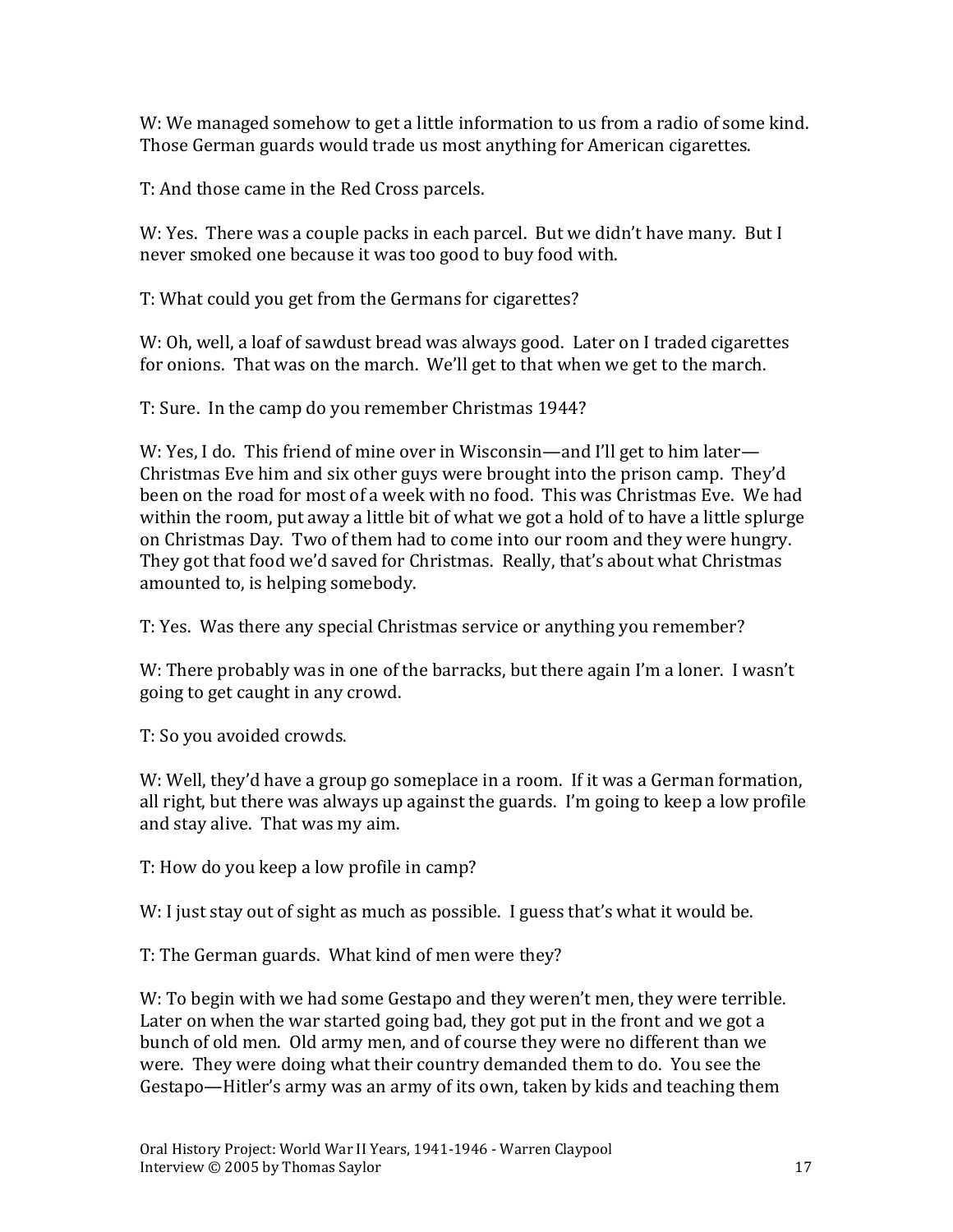what Hitler wanted them to know. They had to put those people out on the front. We could tell in the camp that they were losing the war because of that.

T: Did you get any other news about how the war was going?

# **(1, B, 592)**

W: In the camp? Not really. You didn't know whether it was rumors and made up by somebody or not. But it seemed like there was a few things filtering in somehow. You see, in that group of prisoners there was a man from every trade in the life. There were radiomen. There was everything. They could take a piece of wood and a couple pieces of metal and make something work. It was way beyond my thoughts, because I wasn't schooled in that. But it's surprising what you got when you get a group like that together. One man in the room that I remember quite clearly was a great big guy from Massachusetts. He had been a milk delivery man in civilian life. He could pronounce and spell any word in the English language and give you the definition for it. When something that much comes out a man like he looked, you wonder, see? He liked sitting and that's what he did.

T: Another theme: How much warning did you have that the camp was to be evacuated?

W: About ten hours. That it's going to be evacuated.

T: Were there rumors before that?

W: Yes. The rumors was gunfire. You could hear the war.

T: Was that a good thing or a bad thing?

W: I was going to put it this way. To go on the march was a terrible thing, but it wasn't a bad thing to be liberated by the Russians either.

T: Let's talk about the march, which started with the camp evacuation on 6 February 1945. You had you say about ten hours warning.

W: Yes. But it may happen. We had time enough so we kind of put together little packsacks out of what we could get a hold of to carry stuff in. The Red Cross had managed to bring in some shoes and another blanket and overcoats which kept us alive. The overcoat and the blanket.

T: When you left the camp, Mr. Claypool, when you left, what did you have with you?

W: See the camp was evacuated. Most of my barracks went in the morning, at eight o'clock. There was a few of us that were held back and went with Compound C at six that night.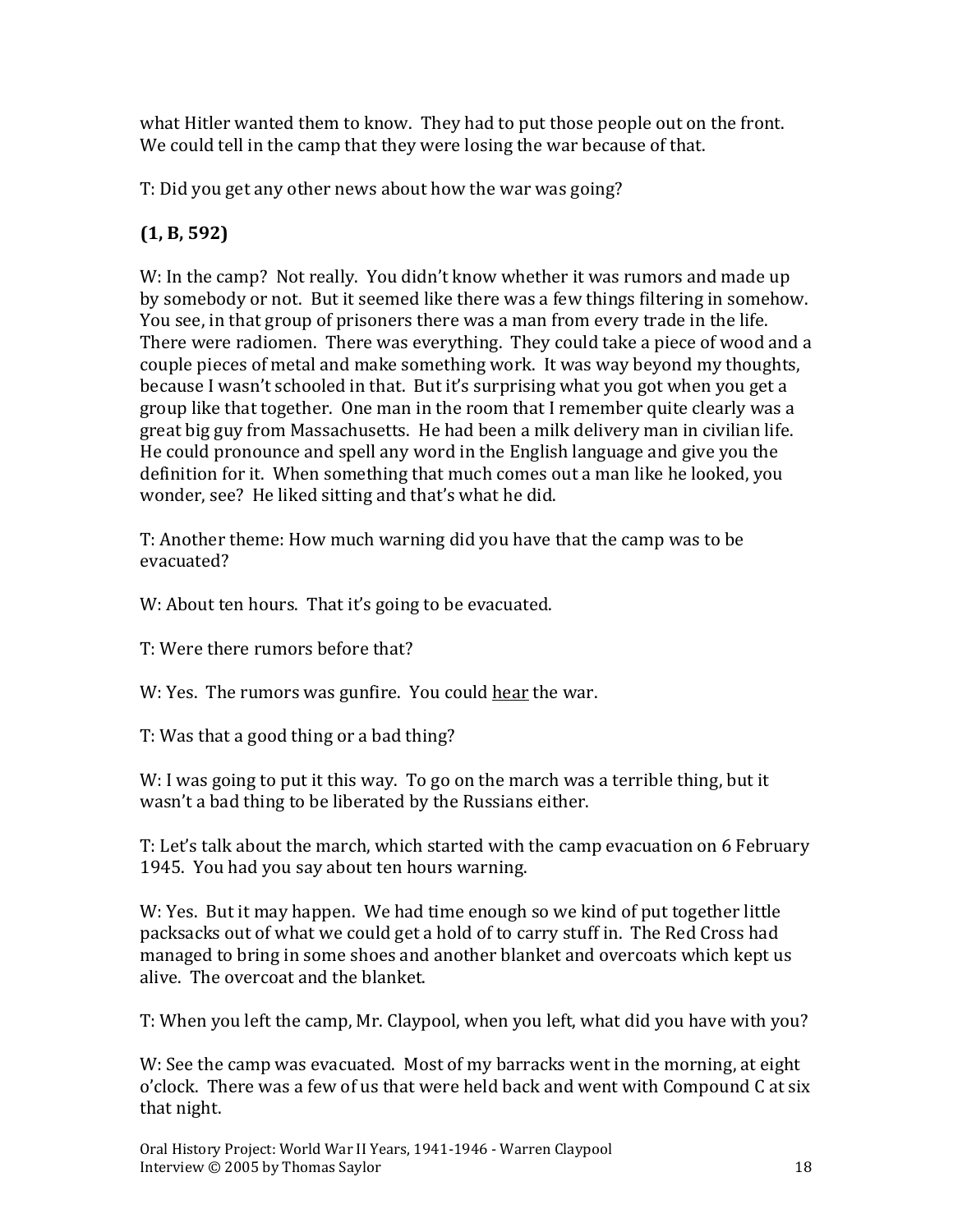T: When you left the camp, what did you have with you?

## **(1, B, 640)**

W: We had our blankets and an overcoat, and if you were lucky you got a pair of shoes. My radio operator had such big feet he had to cut a hole in the toe of [the shoe] so he could get them on his feet. But he walked in them. That night we left I'd say there was twelve inches of snow on the ground and the thermometer was below zero.

T: So it's not the best weather for marching.

W: No. I think of it every February.

T: What did you have? Did you have shoes? Did you have food?

W: I managed to have the GI issue shoes. I had the ones I had with me on the plane. I could wear them on the plane because I was up front where I wouldn't freeze. I know when I walked through that gate by being a northern boy I had to keep my feet as dry as possible and that you don't do in leather shoes. I also knew that if I ever took them off I'd never get them back on again. I'd be walking barefoot, because there was swelling. I think my feet were froze completely for two or three days at a time. You got the shoes over them, you better leave them.

T: So you didn't take the shoes off.

W: I was used to frostbite from being a northern boy.

T: So you didn't take your shoes off.

W: Didn't take them off. I'd unlace them and let the pressure off where I could and try to dry them on my feet.

T: On the march, what kind of food did the Germans provide?

W: None whatever. They managed to get us some Red Cross parcels. That's a wrong statement. They did get potatoes from the farms. And they'd cook them in a big vat and we got some of them.

T: Did you get those, from your memory, regularly?

W: No. Nothing was regularly. There was no set way of eating. I might add here that one thing that helped me there, all my life, from the time I was small, I watched my dad throw his axe over his shoulder and head for the woods to cut timber. And then when he got the hedge of the brush away from the house he'd break a twig off,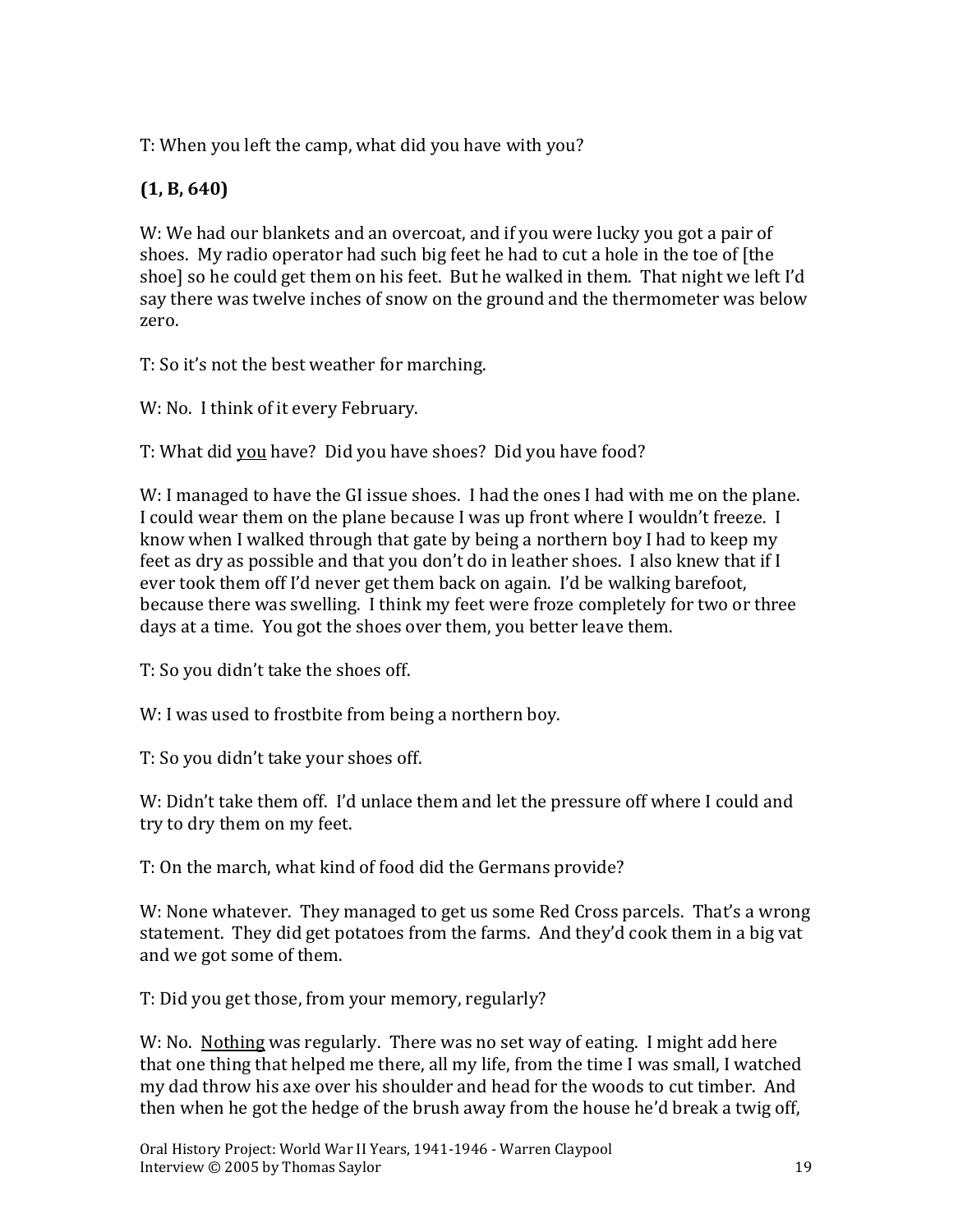usually a basswood if he could, that had nice buds or a hazel brush or something that way and he'd chew it all the time he was in the woods. So whenever I got near anything I had that in my mouth and I was chewing them. I didn't necessarily swallow it, but I got a lot of good out of them.

T: Why would you do that?

W: To get something in your stomach. I mean, you chew your food, you can spit the food out, but if you swallow you chewed out of it you get a lot of good. It was one thing that helped me sustain my strength. Plus the fact that they marched us mostly on little dirt roads where there was some brush and so on along them.

### **(1, B, 701)**

T: So little country roads. Did you march through any cities and towns?

W: Towns? Not any towns of any size. The map I have here took us north of Stettin right on the—you know, that's pretty much all water up there.

T: Yes. It's very flat and very wet.

W: We crossed right on the coastline. Of course that was dead of winter.

T: Right. Where did you walk then?

W: You see we left up there in Poland. We followed the crooks in the road pretty much. From there until we got north of Stettin, then from Stettin we went west, it would be. I want to tell you we went east and that would have got us to Russia, wouldn't it?

T: Yes, it would.

W: *(laughing)* That's what I like about talking to you. Can't fool you. And the map shows that when we got east of that, we went east a ways and then dropped way down.

T: Now just to check. When you left the camp was it one large group of men?

W: It was what was in Compound C and a few out of B that were in the group that left, and it made a pretty big bunch. Then later on we got broke into smaller bunches. Pretty much down farther. Now when we left the camp the main gate of the camp was on the east side. We had to go out through that gate and we walked for a distance. It's dark already and I know if we kept going that direction we'd be in Russia so we had to, that first night, swing around the camp south to get to going back west. I can remember that circle that first night. We walked all that night and all the next day without actually stopping.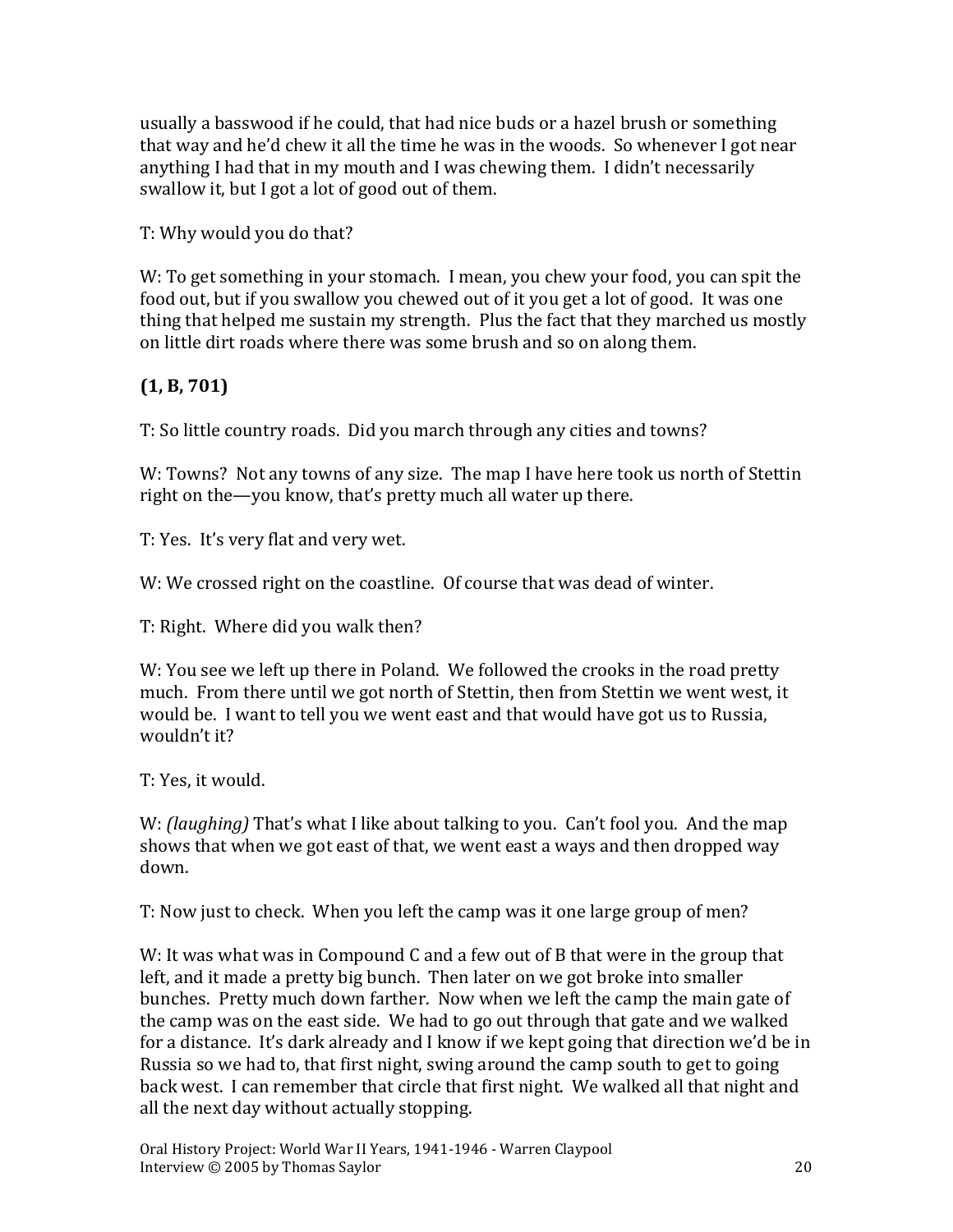T: You know, the march for almost three months didn't often go in a straight line.

#### **End of Tape 1. Tape 2, Side A begins at counter 000.**

T: You walked a lot of back and forth or around in circles.

W: The army's coming in. They wanted to get us down into Switzerland to Hitler's stronghold and they couldn't get by. The Russians were already coming in below Berlin, east or west, and the English and Americans, of course, [US General] Patton was south of us. It was the British up in the north corner [of Germany], where part of the group was liberated.

T: Now on the march, where did you sleep at night?

W: The first time we got to lay down we were told we could stay there the night. There was a foot of snow in the trees and the mistake that was made, the group ahead of us had stopped there the night before and it was a filthy place. So after that we stopped in a clean place. Most of the time you just stopped and scraped the snow back and laid down.

T: In your memory, did you sleep more outside or more inside on the march?

#### **(2, A, 15)**

W: The first part of it was more inside because we were in too much forest to have farms to stop in. After we got down into Germany proper then we had these small farmsteads with big hay sheds. Hay shed is a pole building with just a roof and something on the sides.

T: So you could sleep in those.

W: Of course there again then we were herded in. Not room enough to lay down. Dysentery was killing you, and you had to get up to go.

T: I wanted to ask about your health. Did you have a problem with dysentery or diarrhea?

W: Yes. Dysentery was terrible. I do have to say this, I have to give my mother credit for helping that group of men. I was taught as a small kid if you had the runs, go to the woodstove and get a charcoal out of the ash pan. That will stop your runs.

T: Anything else about health, or food?

W: I had a pocket watch that was my dad's, and the Germans hadn't taken from me because it was my own watch. It wasn't GI issue. I traded that to a German guard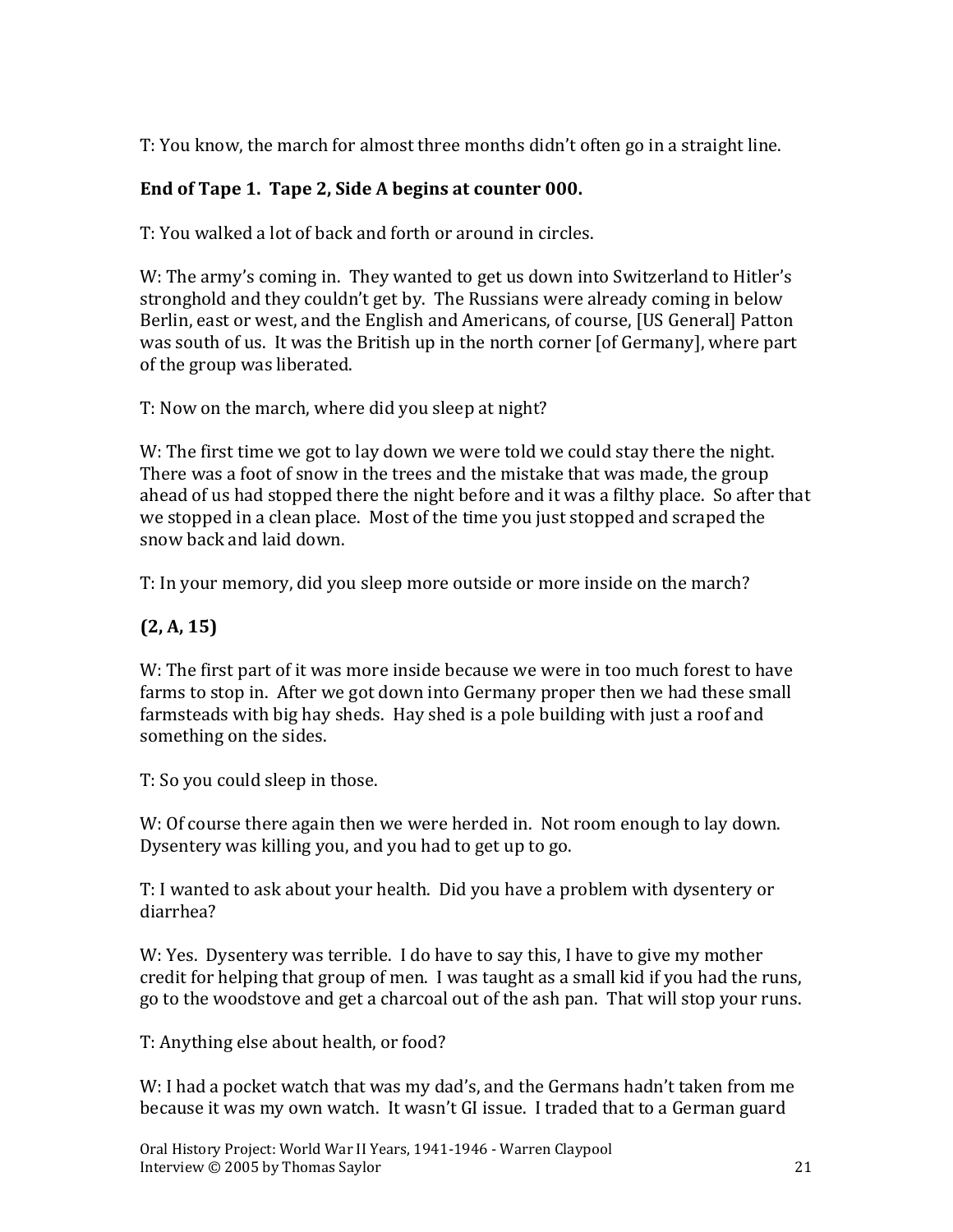for a loaf of sawdust bread. I can remember we got next to a farmstead and I got a chance to build a fire. It was a long a little dirt road. I charred that loaf of bread until it was black all the way through and I ate all I could and passed the rest out. While I'm doing this, this Dr. Caplan, that the book's about, came up and saw me doing that. He realized the charcoal would do it and had all the men doing it. I have to give my mother credit for the way she raised me. Our dysentery was so bad we were passing blood. When you should have been resting all you could do is get up. You didn't dare mess yourself up too bad or you couldn't have stood it either.

T: So that was a problem.

W: Oh, a terrible problem. And that was a health problem as well. A very bad health problem. That and the lice.

T: That was my next question, about lice. Was that a problem for you?

W: We didn't realize it was as bad as it was until we were trying to get rid of them. When you've got some warmth at night you could feel them crawling.

T: That makes it hard to sleep.

W: And they do drain your body of strength, you know, because they eat on you. It might not show, but it isn't good.

T: It must be hard to sleep with the lice and the dysentery.

W: Yes, it is hard. You wished they'd go to sleep too, but that's when they came to life.

T: You noticed them at night.

W: Now we said something a while ago about these young men giving me credit, thanking me for keeping them alive? This man over in Wisconsin, here six years ago I went down with a thing, I was losing my muscle. I couldn't turn over in bed. He heard about it and he and his wife came over in January. It was terrible cold. He had to come and thank me for keeping him alive on that march. All I could do, I couldn't pick anybody up and carry them, but when I found one of those young fellows that was giving up I'd kick them as hard as I could. They'd get up and want to kill me but they'd walk the rest of the day.

### **(2, A, 58)**

T: You were a little bit older, right?

W: I was old enough. I suppose I could save what I did have because I didn't worry to death myself about what was going to happen.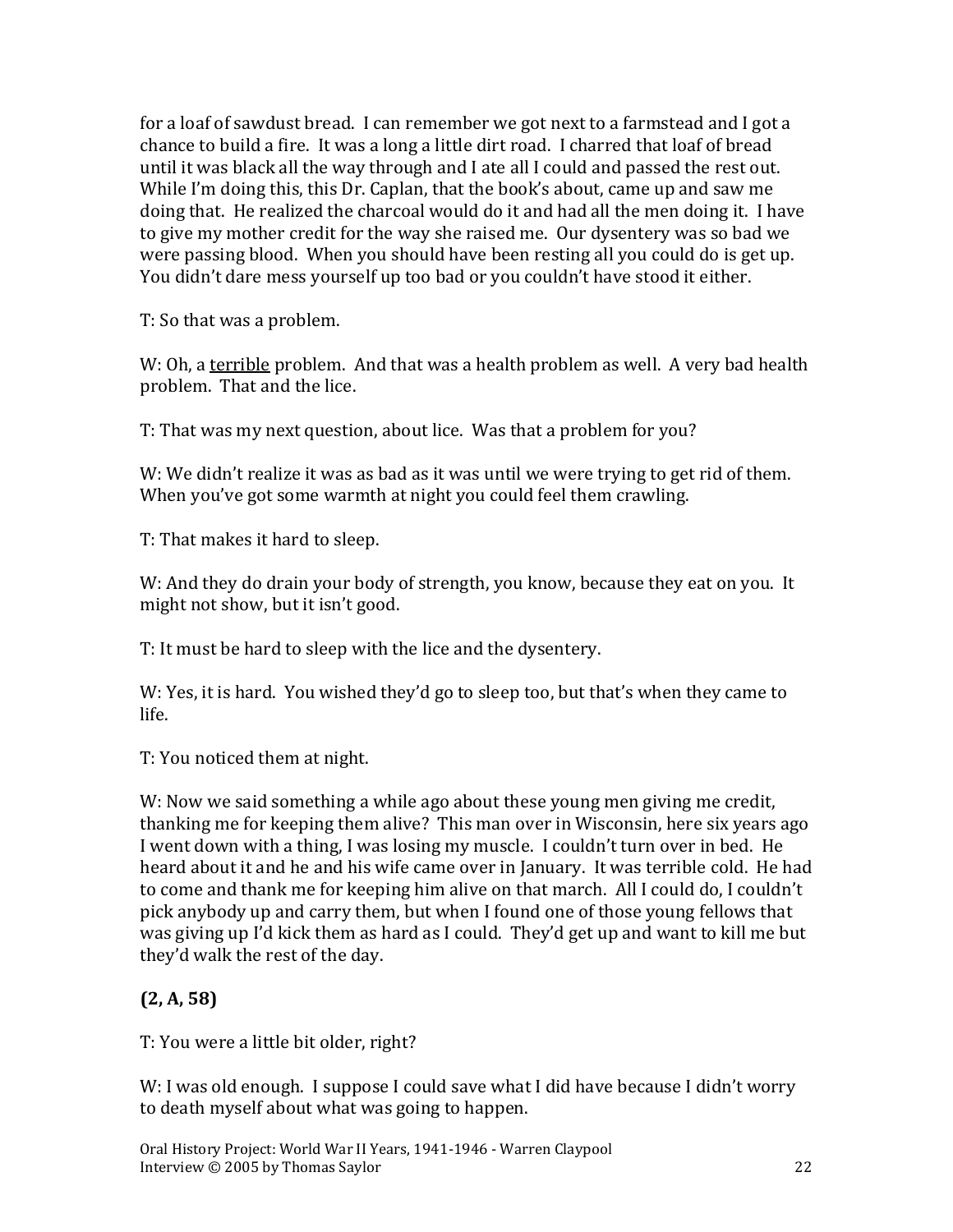T: Now you mentioned your radio operator earlier. You said on the march you helped him.

W: He was from Buffalo, New York. A city boy. When you've never been out in the woods and in the country and had to live off the country it's a pretty big item. And it's helping him that way. I probably kicked him a couple times and he wouldn't get up. You see, the doctor in the end that had a wagon and he'd load the men that couldn't walk through the day on it and then fifteen or twenty of the other boys would push the wagon. We had no horses for it. I tell you, it really helped. If I had been from Louisiana I wouldn't have made it, I'm sure.

T: So being from Minnesota was a help, you think.

W: It wasn't only that, but the one thing we had going for us, there wasn't a man in that group who wasn't the healthiest man the United States had or he wouldn't have been in the Air Force.

T: Now on the march, were you ever strafed by Allied aircraft?

W: Yes. We were bombed one night. We'd been in a building and we were out the next morning and they come in and bombed the railroad that went right by it and so on. There were times that I might have tried to get on it, with the group that was supposed to get a ride on the train, but I didn't want to because of the fact that that's what our aircraft was after. And I do remember very clearly one day that—you see, the beginning of that line of men was a mile long. I always tried to stay from the front of it as much as possible. If something happens you're safe, until the end of the line comes anyway. And I ended up, unless I had a terrible fever that day and I could hardly get one foot ahead of the other, but when they had a rest I never stopped. I just got up and kept walking forward. I never quite got to the tail end, that far back. Things like that. That was a bad day.

T: On the march, did you have good days and bad days?

W: Personally? The best days with the bad…I don't know *(laughing)*. There were good days, physically good days and bad days naturally.

### **(2, A, 99)**

T: What was, for you, the biggest challenge or problem on the march?

W: Staying dry enough so you didn't freeze to death. Trying to sustain your body with something to eat, no matter even if it was wood. One thing that I managed to have, I managed to get a few potatoes in my pocket. When we made a camp and the Germans didn't give us anything I managed to build a little fire under a tin can I had and I boiled those potatoes, and I'd usually manage to try to get a hold of an onion to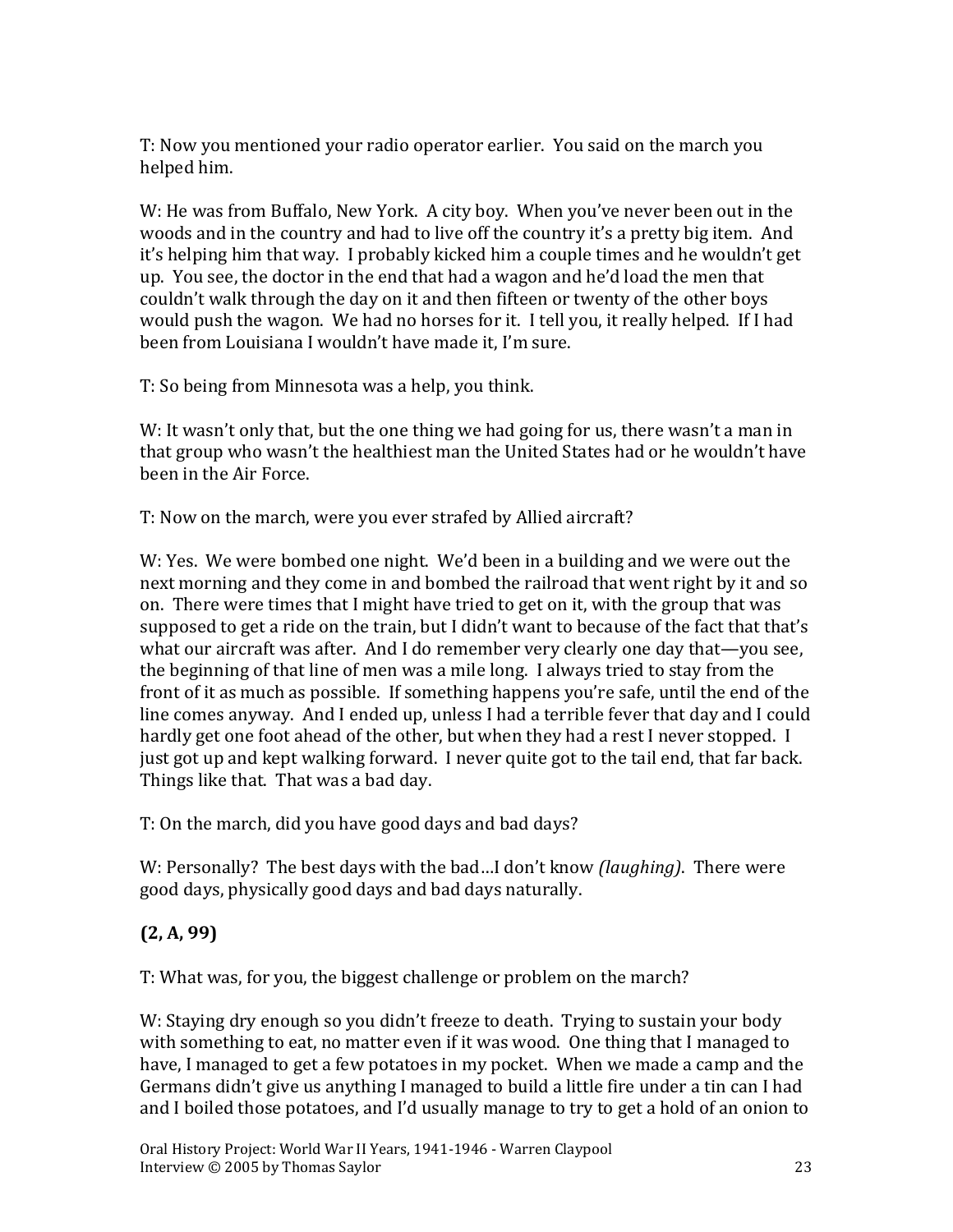throw in with them. That was mighty good food. There was no water thrown away either. It all went down. Such things as that.

T: With the food, how did you find the food you ate?

W: The potatoes, usually they stopped us in a farmstead, and if you were sharp enough you could find their potato pit. When you went through the villages, if there were (\*\*\*) along the street there was one under your coat. The German guards, if you could give them a chunk of that when you cooked it up at night, why they looked the other way. They weren't eating any better than we were, the poor guys.

T: The guards on the march, the same guards from the camp?

W: No. Well, yes, I suppose they were. Undoubtedly in those three months they were changed over. Anybody that was able to fight was taken off and somebody that couldn't was put on.

T: How did the guards treat you?

W: I never had a guard actually physically abuse me. I suppose maybe I didn't give them a chance; I didn't give them a reason to. And of course, I think one thing that helped me there, my name is English you know. Claypool. The ones that had a good German name, especially if it sounded Jewish, were in for trouble. They couldn't decide why a German should come and fight against the motherland. So that probably helped me a little.

T: Let me ask you about the end of the march. It was Americans that found you?

W: We had been making the circles and our small group of a couple hundred men probably broke off and went south. I have here a picture when we got to the bridge near Bitterfeld, Germany. I was just trying to think of the name of the river.

T: Elbe.

# **(2, A, 148)**

W: Yes. I've got a picture here of part of our group crossing that bridge.

T: That's about the time you were liberated?

W: Yes. But before we got to the bridge, that's when we were liberated. Before we got to the bridge we were in a small farm. Our group wasn't very big at that time. I suppose two hundred. We were asleep. It was still dark. We heard this commotion in the yard and we looked out and there was an American Jeep in the yard and a United States major standing up in the Jeep firing his pistol in the air. Any German that was there could have shot him. He got attention from the Germans and gave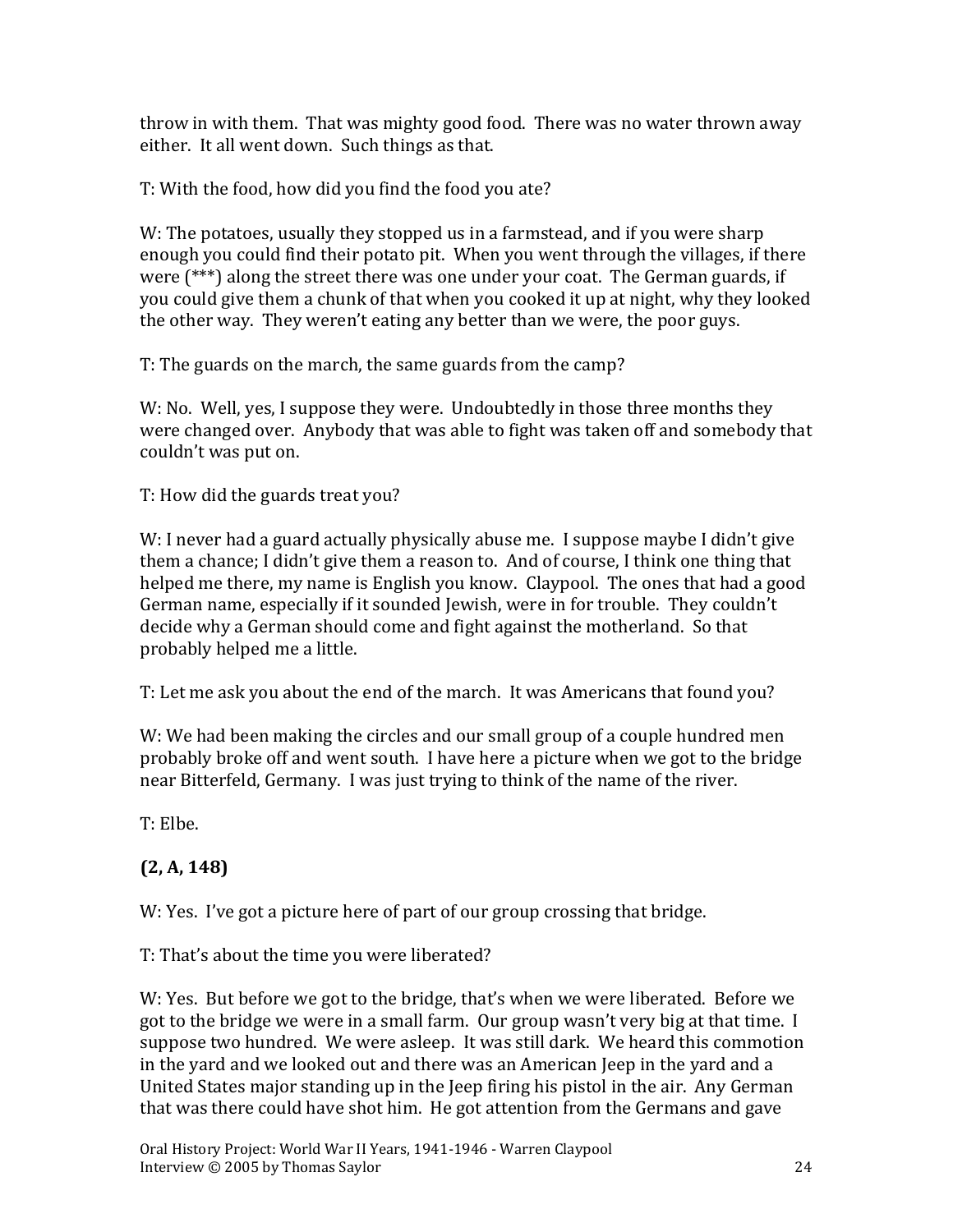them orders to have us headed for the river by daylight or they'd shoot them all. We went through two or three villages after we left that farmstead. You see, most all these villages are just a collection of buildings for the people who farm the land around it.

We finally came up on a wide gravel road, and it was going straight toward this village, toward this town. We must have been going straight north at the time. When we got out on that road, well before we got there, we'd made up our mind when we went through one of those villages there was always a sharp turn in them, corner, that we'd take the guns from the guards. Which we did. I took a gun from a little German that was walking alongside of me. I said to him that if he wanted he could take off over the hill. He said, "If I don't go in with you I'll starve to death." I brought that gun home with me.

Anyway, when we got out on that gravel road, this same major sat in his Jeep and he gave every man to know as he went by if you didn't like some of those Germans, they'd been mean to you, they'd shoot them right there. And they would have.

T: He said that?

W: The American major. It was the [Army] 104<sup>th</sup> Timberwolf Division.

T: From what you saw, were any Germans killed?

W: No. There was no reason to. We didn't hate the Germans. We'd been moving with them. We were their guests *(chuckles)*. Of that bunch. In the beginning there would have been a lot of them. But I remember we got down to a level of the river, and this bridge, it's a Frank bridge and there's about twenty-five men on it. If I was one of them I couldn't tell. If I had looked in the mirror I couldn't have told. I've got a note on the bottom of this one. "Some of the Stalag IV being liberated by 104<sup>th</sup> Infantry." There's another name I don't make out. The writing isn't too plain. "…river at Bitterfeld, Germany April 26, 1945 after six hundred and thirty miles forced march."

### **(2, A, 212)**

T: Let me ask the day you were liberated, what were your thoughts that day?

W: My thoughts? I guess my thoughts were pretty much they were any day, because I wasn't out of the woods yet. You know what I mean?

 $T: No.$ 

W: Most of the young boys in the group were hauled away to a hospital. I used the expression, I just went up over the hill and kept going. When we crossed that river we went up on the flat and there was a little building. I understood it had been a school. I have here in front of me a German passbook I picked up in that school that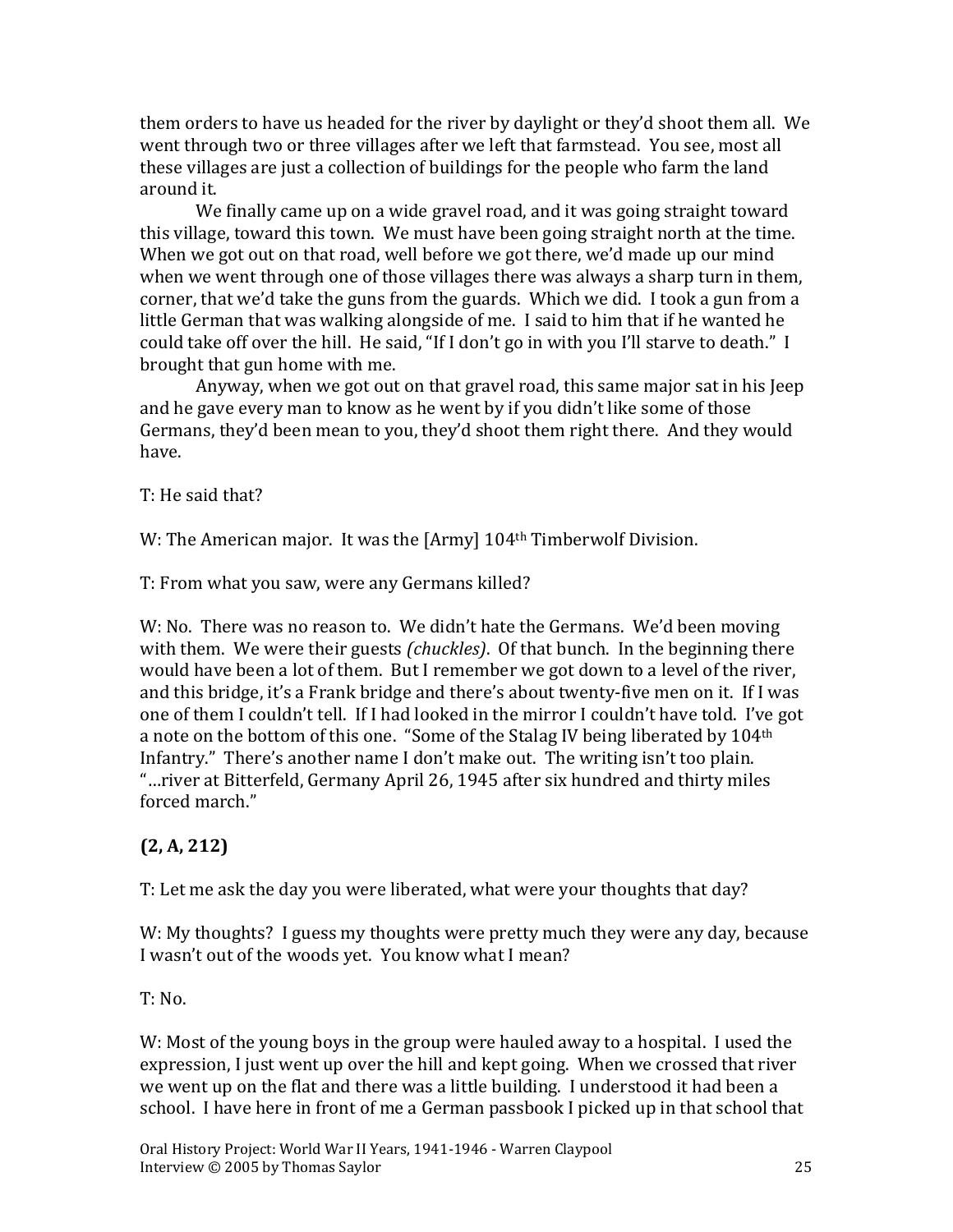day. It has a name or two in it. I tried to write the names of the march in it and so on. But the ones that had been liberated that morning, which Bill Cupp [of Northfield, MN] was with, was taken by the Army and taken care of. When we crossed late in the afternoon somebody said, here's this building. You can go in but look out, it might be booby-trapped. And spend the night. In an hour or so the big dump truck came with a load of K rations and dumped them in the street. It was almost two days before we got any attention from the Army.

T: Could you eat? Was your stomach okay?

W: No. I ate a part of a can of K rations. I went from skin and bones until I was puffed up as though I was rolling fat. And I was sick.

T: So it was hard to eat?

W: Yes. It wasn't a lot to eat, but it was something.

T: How long was it before you felt back to normal?

W: I think probably on the stomach it was probably six months before I was somewhat back. I didn't give it much thought. I just ate what I could and didn't eat too much. I went from the march to England, which didn't have much for food.

T: Yes. But back to the building.

W: We stayed in that building. The next day I took that rifle I took from the guard and went out on the outskirts of Bitterfeld, Germany, and shot a little deer and took it in and roasted it on the sidewalk. Right in town. Nobody stopped me *(chuckles)*. And some time then the following day they loaded us up and took us out into the woods to delouse us. We stripped our clothes all off and threw them in one end and they went through boiling water, and we went through DDT and everything else and out the other end and got some clothes to put back on. Then after that was over we were loaded into trucks. I don't remember that trip too well. I was too contented to worry about it, I guess. And taken to Halle, Germany.

T: That's near Bitterfeld.

W: Then to France. And we were there a couple of days. Did you have any other questions in there?

T: Yes. Now you got to go to England, right?

### **(2, A, 273)**

W: Yes. We got to Halle. We were there for a day or so. In the morning we got word that Eisenhower was coming in that morning to talk to us. Out on the airstrip was a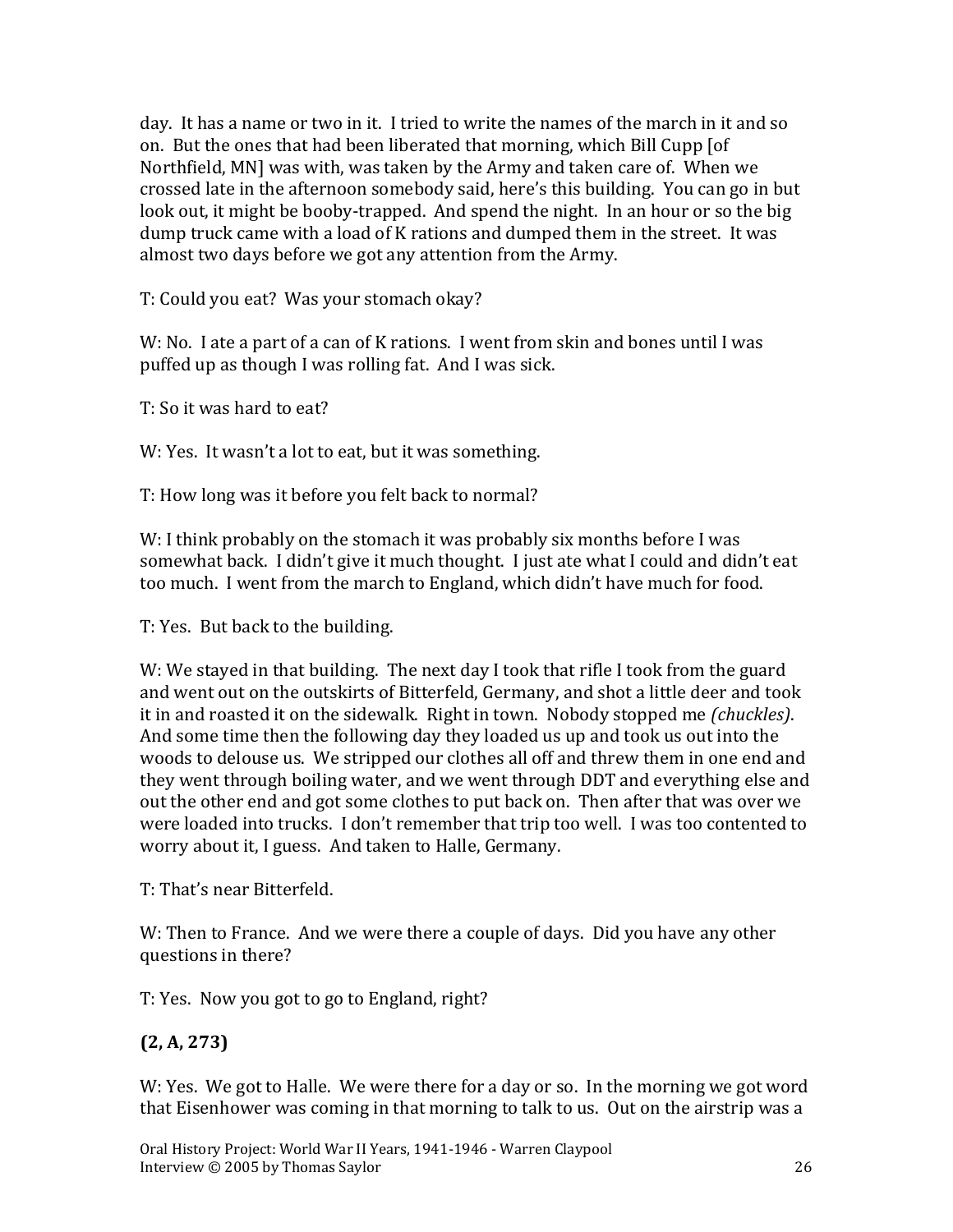pile of old wooden crates. Stop there, it said. So we'd assembled out there. It was rather amusing. He came in. Of course shot his stars out and flares that let us know it was him. When he got off the plane there were two or three senators with him from someplace. He came to the group of us. We opened up and let him to the center, but we closed up. We wouldn't let them in *(chuckles)*.They were civilians, you see.

What he told us, he said anyone that wants to go to England there will be planes in this afternoon to take you to England. Otherwise they'd all be taken to Camp Lucky Strike and they'd load them on the ships. If there was room for ten men, they'd put twenty on. Get them home as fast as they could. And that's what happened there.

It was rather interesting, my going to England. I've got a picture here in front of me that was taken shortly after I got to England. I got some decent clothes on and a necktie anyway.

T: How long did you stay in England?

W: To begin with, when I got off the plane in England, I don't know which airbase it was, but my 379th Bomb Group a short time before had been completely moved out of England to Africa. So nobody knew me. I had no home.

T: Right. But you had a wife in England.

W: Yes. I had a home there. I had a son too, that was born while I was in the prison camp. The thing of it was, I had a year's wages coming and no way to get any money whatsoever because nobody knew me. So I went to the International Red Cross every other day and they'd give me four pounds in English money. I was in England for six weeks or so, I guess, because I wanted to make arrangements for the wife to come to America while I was there. Which I did. I managed to get by.

T: When you saw your wife, Brenda.

W: Yes. Brenda Evans.

T: Now how much did she ask you about your POW experience?

W: Over the years? Not a thing. She'd spent half of her eighteen years hiding from bombs. Bomb shelter and so on. She didn't talk about the war in any way. And of course, I wouldn't talk about it unless it was another veteran.

T: Why?

W: The stories we had to tell, you'd been a blowhard, a liar, if you'd have told anybody. "You couldn't live through that. You can never have done it." You know what I'm saying?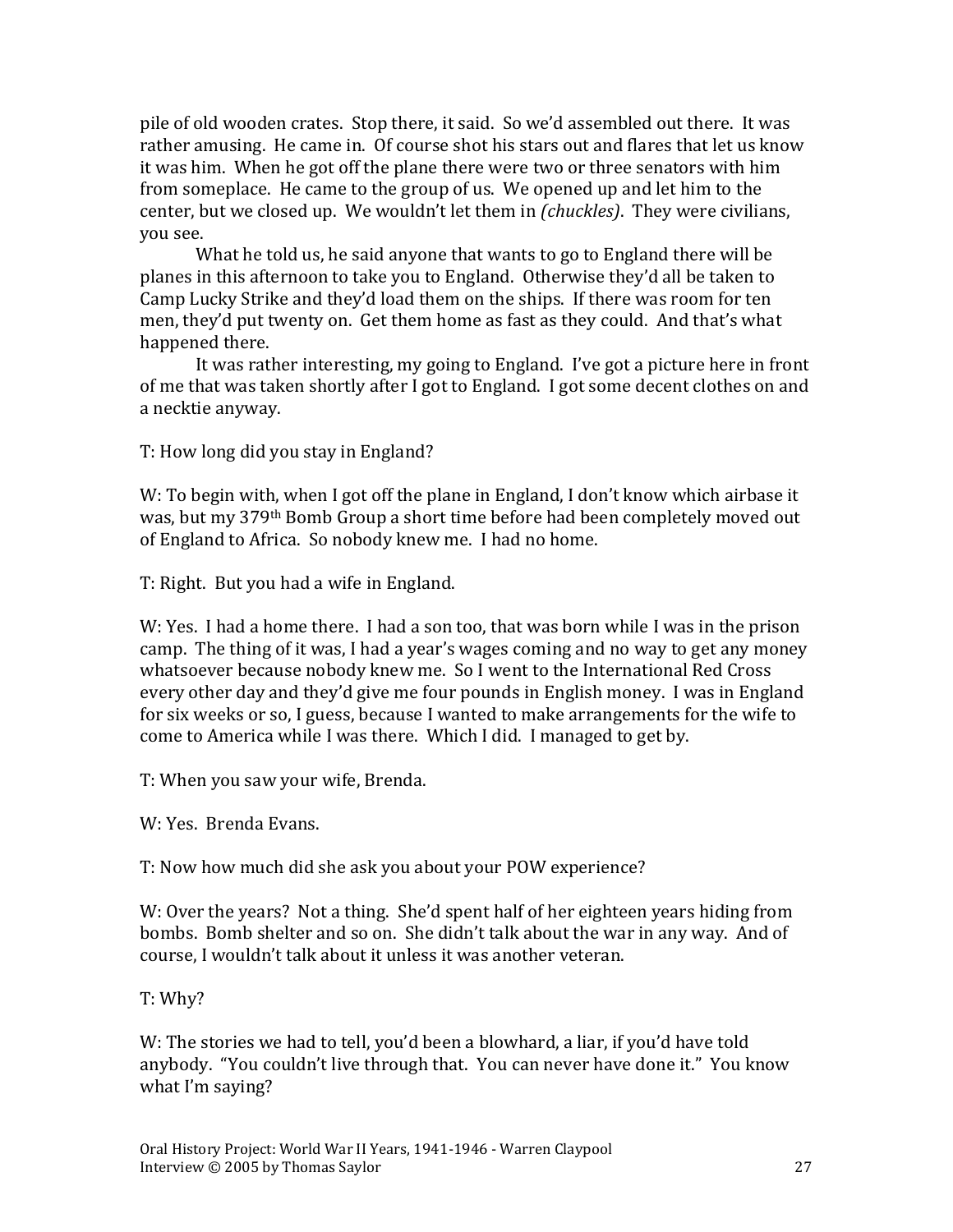#### **(2, A, 338)**

T: So you thought people wouldn't believe you?

W: I mean if you told them the truth, they wouldn't believe you, so why tell them anything, see? Anyway I came home then on a Liberty ship. Seventeen or eighteen of us in a little cabin on the back of it. An old freighter.

T: When did your wife get to the US?

W: She got to come about, it must be a year later.

T: A year later?

W: Yes. They weren't hauling anybody's bride home until every man was home. There was no place for them. When she came, she came in first class all the way. Right to Bemidji on the Pullman.

T: But it took a year!

W: Yes. It was a year before she got to come.

T: Mr. Claypool, after you were a POW, how often did you have dreams or even nightmares about your POW experience?

W: Here six years ago when I was down with that muscle thing, there was a nurse that worked for home care started coming to see me. She still comes every other week. That was her first question, the same question as you just asked me, and my answer to her was that I have never had. I say that I don't have because I was old enough to understand what it was. You know what I mean? I knew that I was safe, away from it, and I was able to forget it. But I do have a mind that doesn't forget.

#### **End of Tape 2, Side A. Side B begins at counter 382.**

W: —that's where my kids were born. The oldest boy in England of course. The rest of them were all born on that little farm.

T: Over the years, how often did you talk with neighbors or people at your church about being a POW?

W: My neighbors? I'll tell you one reason why I would probably say no about that is that too many of them had the impression that if you didn't want to be a prisoner of war, why did you give up?

T: Really?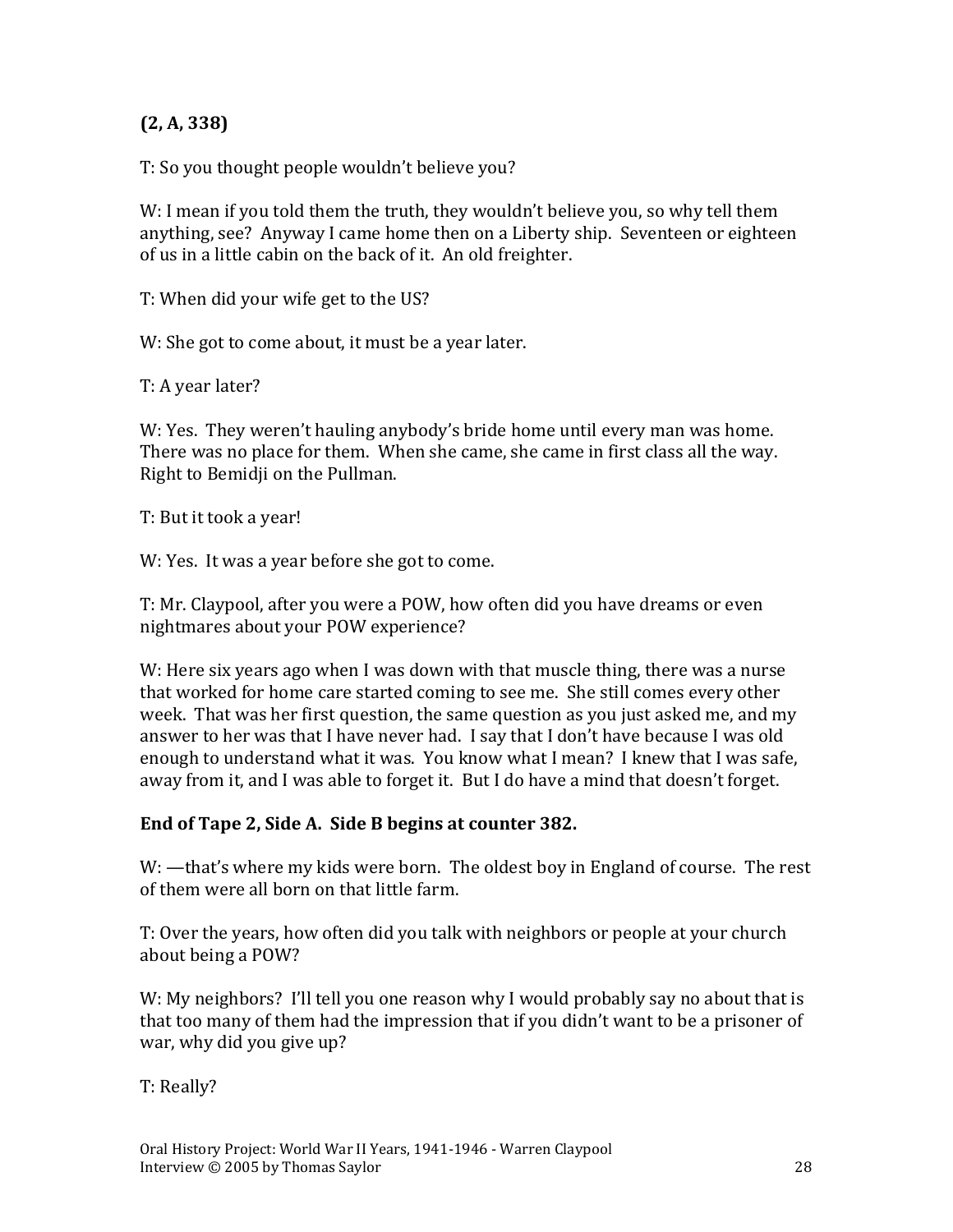W: Why did you let them take you? That would be boys that stayed out and never went, because they were on the farm. So you had that to live with. So you just kept peace in the family. Wouldn't give them much of an answer if they asked something.

T: Let me ask you, now today, you and I are talking about it. How come?

W: We [POWs] all decided a few years back that it was time to get it out.

T: Why?

**(2, B, 396)**

W: We hope it helps our future generations to keep from starting wars and so on. If you noticed our emblem that's on our flag, three little Latin words on it.

T: It says "Non Solum Armis."

W: Yes. That means not by arms alone. That's the belief of any ex-POW. We want the thing settled without arms. That's why that's there. Of course that was put there many years ago.

T: Right. Now you're a member of American ex-POWs?

W: Yes.

T: How has that organization been helpful for you?

W: You mean what it's done for me?

T: Yes.

W: I tell you, my wages when I was flying were three times what a man on the ground got and I got fourteen cents an hour. Do you believe that? A man on the ground got four cents an hour, but being I was flying I got flight pay and so on and brought it up from the rank to give it more money.

T: The American ex-POWs, that group, what about that?

W: The American ex-POW group fought until we got it through. For three years now or a little longer, we've been getting one hundred percent service connected disability, and that is a figure of 2229 dollars a month.

T: So you didn't get one hundred percent for many years.

W: I am at this time. And I feel it kind of makes up for that money they didn't pay us. I'm going to live to be one hundred so I can collect on that *(chuckles)*.